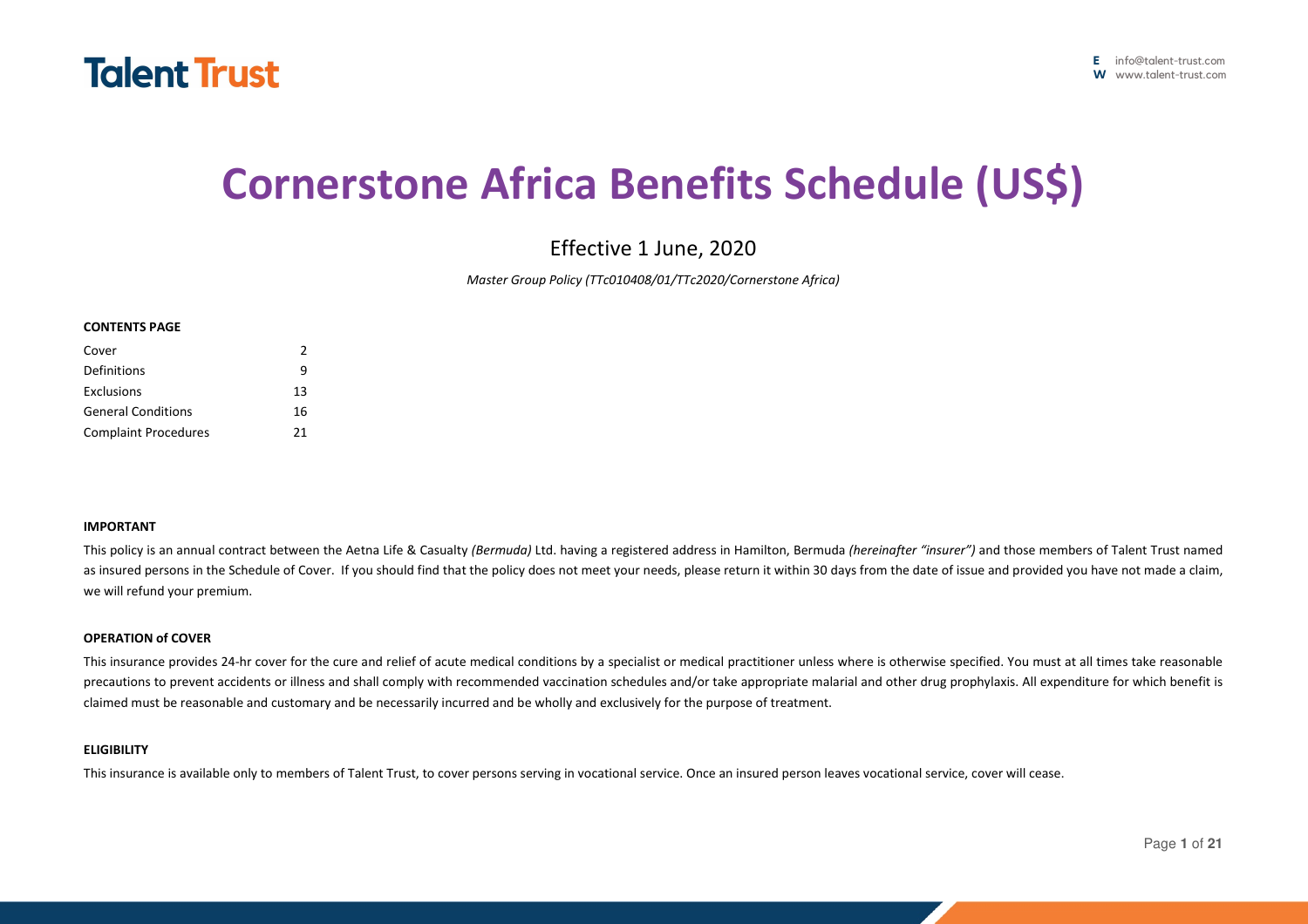In the table below, we have displayed the benefits applicable to your cover. To help you understand your cover, certain words and phrases have specific meanings, and are defined in your policy documentation. The following benefits are subject to the maximum annual aggregate limit and the sums insured indicated in this benefits schedule, the applicable medical underwriting, the member's certificate of insurance and our general conditions and exclusions. General exclusions include: alcohol, drug or solvent abuse, pre-existing medical conditions that pre-date the member's original date of entry that are subject to a 2-year moratorium, cosmetic treatment, sexually transmitted diseases, sterilisation and elective medical check-ups.

All benefits shown are per insured person, per period of cover *(unless specifically stated)* and will not be subject to any excess and coinsurance.

In order to ensure that members receive the best possible claims service, the procedures noted below should be followed in the event of treatment being required.

Please ensure your claim form is completed in full and returned within 90 days of the treatment date.

We reserve the right to deny any claim that is not submitted within 90 days of the treatment date. Claims may only be made for treatment given during a period of cover. The benefit will only be payable for expenditure incurred prior to expiry or termination.

# **COVER**

|                                                                                                                                                                                                                                                                                                                                                                                                                                                                                                                                                                                                                                                                                                                                                                                                                     |                          |            |                                              | <b>Cornerstone Africa</b> |
|---------------------------------------------------------------------------------------------------------------------------------------------------------------------------------------------------------------------------------------------------------------------------------------------------------------------------------------------------------------------------------------------------------------------------------------------------------------------------------------------------------------------------------------------------------------------------------------------------------------------------------------------------------------------------------------------------------------------------------------------------------------------------------------------------------------------|--------------------------|------------|----------------------------------------------|---------------------------|
| <b>Maximum Annual Aggregate Limit</b>                                                                                                                                                                                                                                                                                                                                                                                                                                                                                                                                                                                                                                                                                                                                                                               |                          |            | US\$250,000 per insured person per period of |                           |
| We will provide cover for inpatient treatment and related outpatient treatment for eligible medical conditions that first occur during any period<br>of cover and where treatment is actually given during the current period of cover or where such medical conditions have occurred prior to the<br>date of entry but have been declared to and accepted by us in writing. Outpatient treatment is not covered unless where specifically stated<br>otherwise. All costs incurred must be medically necessary and subject to reasonable and customary charges, based on the average treatment<br>costs applicable to the region in which the treatment was received, as determined by us. Inpatient accommodation costs are for a standard<br>private room unless we have opted to apply an alternative bed limit. |                          |            | cover                                        |                           |
| Area of Cover                                                                                                                                                                                                                                                                                                                                                                                                                                                                                                                                                                                                                                                                                                                                                                                                       |                          |            |                                              |                           |
| Africa: includes only the countries listed below.                                                                                                                                                                                                                                                                                                                                                                                                                                                                                                                                                                                                                                                                                                                                                                   |                          |            |                                              |                           |
| Algeria                                                                                                                                                                                                                                                                                                                                                                                                                                                                                                                                                                                                                                                                                                                                                                                                             | Djibouti                 | Madagascar | Senegal                                      |                           |
| Angola                                                                                                                                                                                                                                                                                                                                                                                                                                                                                                                                                                                                                                                                                                                                                                                                              | Egypt                    | Malawi     | Seychelles                                   |                           |
| Benin                                                                                                                                                                                                                                                                                                                                                                                                                                                                                                                                                                                                                                                                                                                                                                                                               | <b>Equatorial Guinea</b> | Mali       | Sierra Leone                                 |                           |
| <b>Botswana</b>                                                                                                                                                                                                                                                                                                                                                                                                                                                                                                                                                                                                                                                                                                                                                                                                     | Eritrea                  | Mauritania | Somalia                                      |                           |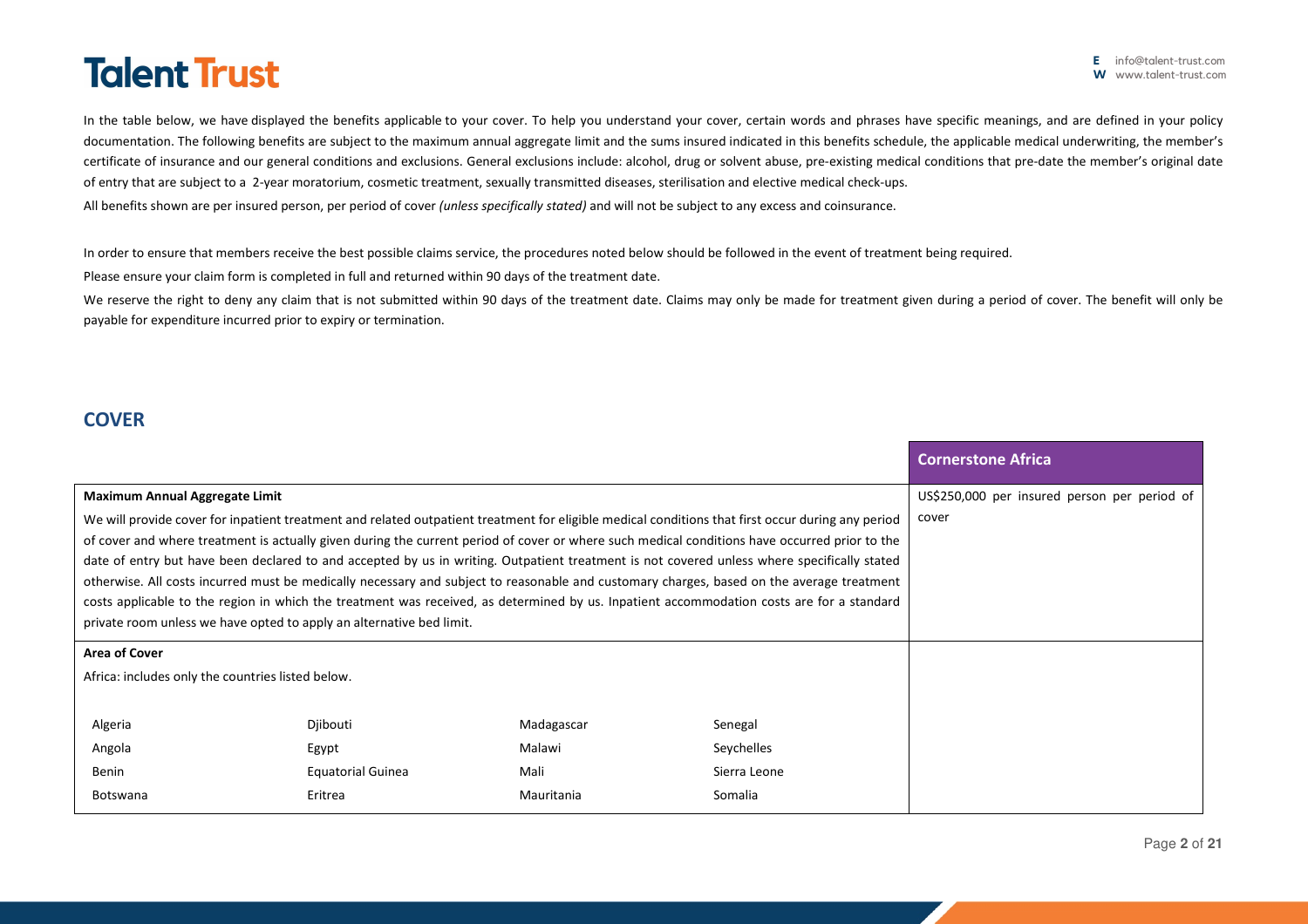|                                                                                                                                                 |               |                       |                | <b>Cornerstone Africa</b>           |
|-------------------------------------------------------------------------------------------------------------------------------------------------|---------------|-----------------------|----------------|-------------------------------------|
| <b>Burkina Faso</b>                                                                                                                             | Ethiopia      | <b>Mauritius</b>      | South Africa   |                                     |
| Burundi                                                                                                                                         | Gabon         | Mayotte               | South Sudan    |                                     |
| Cameroon                                                                                                                                        | Gambia        | Morocco               | Swaziland      |                                     |
| Cape Verde                                                                                                                                      | Ghana         | Mozambique            | Tanzania       |                                     |
| Central African Republic                                                                                                                        | Guinea        | Namibia               | Togo           |                                     |
| Chad                                                                                                                                            | Guinea Bissau | Niger                 | Tunisia        |                                     |
| Comoros                                                                                                                                         | Kenya         | Nigeria               | Uganda         |                                     |
| Congo(DRC)                                                                                                                                      | Lesotho       | Reunion               | Western Sahara |                                     |
| Congo-Brazzaville                                                                                                                               | Liberia       | Rwanda                | Zambia         |                                     |
| Cote d'Ivoire                                                                                                                                   | Libya         | Sao Tome and Principe | Zimbabwe       |                                     |
|                                                                                                                                                 |               |                       |                |                                     |
| <b>Pre-authorisation</b>                                                                                                                        |               |                       |                |                                     |
| The following items will require pre-authorisation:                                                                                             |               |                       |                |                                     |
| a) Planned inpatient or day patient treatment (hospitalisation)                                                                                 |               |                       |                |                                     |
| b) Planned surgery                                                                                                                              |               |                       |                |                                     |
| c) Evacuation                                                                                                                                   |               |                       |                |                                     |
| d) Psychiatric treatment                                                                                                                        |               |                       |                |                                     |
| e) Home nursing charges                                                                                                                         |               |                       |                |                                     |
| f) Planned MRI, CT & PET scans                                                                                                                  |               |                       |                |                                     |
|                                                                                                                                                 |               |                       |                |                                     |
| <b>Inpatient, Day Patient, Emergency Care &amp; Diagnostics</b>                                                                                 |               |                       |                |                                     |
| 1. Inpatient Care, Reconstructive Surgery & Rehabilitation                                                                                      |               |                       |                | Covered in full                     |
| Charges incurred for the treatment of a medical condition, including stabilisation of an acute exacerbation of a chronic condition that did not |               |                       |                |                                     |
| pre-exist, when treatment is received as an inpatient or day patient including:                                                                 |               |                       |                |                                     |
| i) Hospital accommodation and associated charges.                                                                                               |               |                       |                | i) Limited to standard private room |
| ii) Admittance to the intensive care unit.                                                                                                      |               |                       |                |                                     |
| iii) Nursing by a qualified nurse.                                                                                                              |               |                       |                |                                     |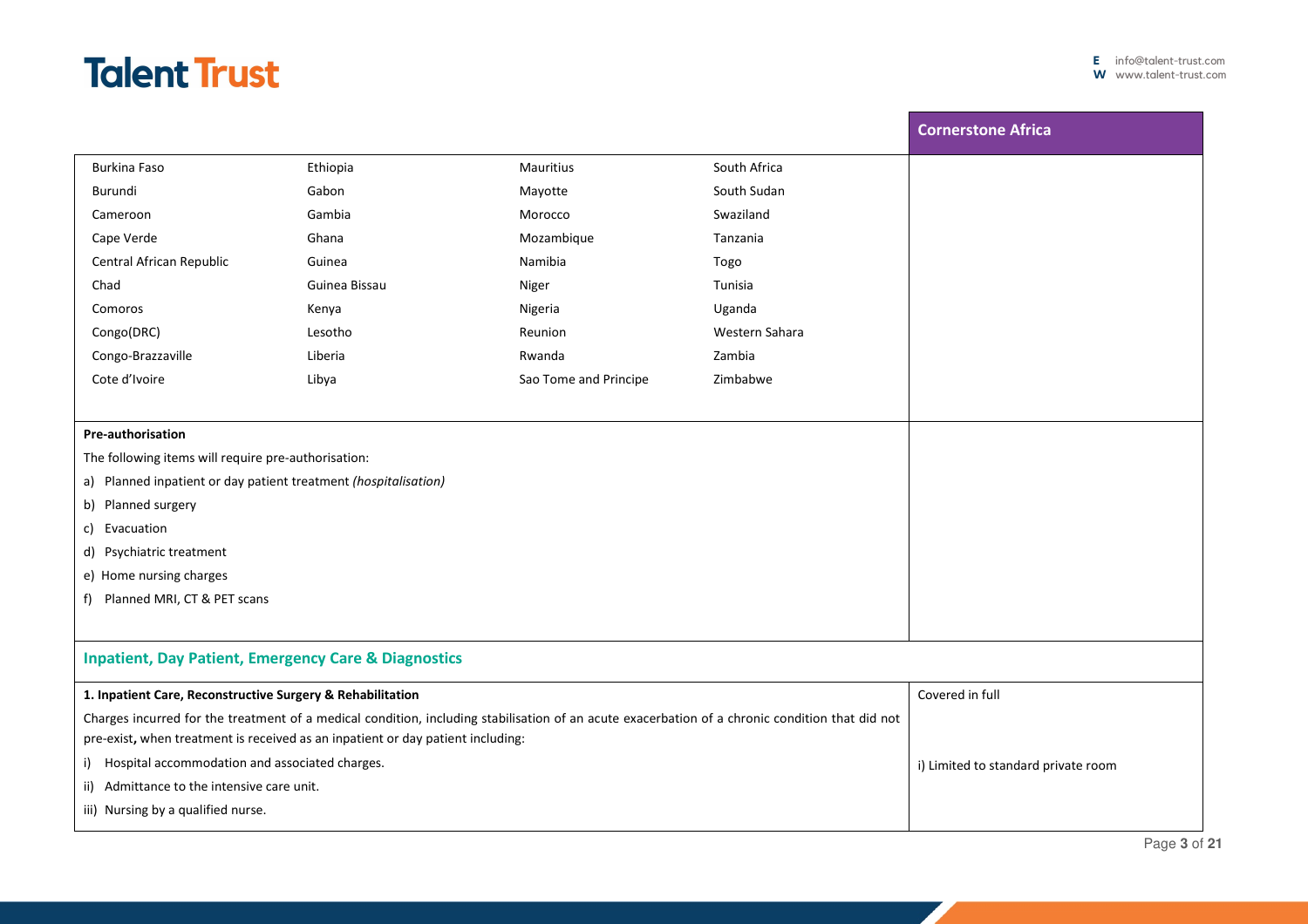|                                                                                                                                                                                                                                                                                             | <b>Cornerstone Africa</b>                     |
|---------------------------------------------------------------------------------------------------------------------------------------------------------------------------------------------------------------------------------------------------------------------------------------------|-----------------------------------------------|
| iv) Surgical procedure fees and operating theatre fees.                                                                                                                                                                                                                                     |                                               |
| v) Medical practitioner fees including surgeon, consultations, specialist and anaesthetist fees.                                                                                                                                                                                            |                                               |
| vi) Diagnostic procedures including but not limited to pathology tests, ultrasound, x-rays, MRI, CT and PET scans.                                                                                                                                                                          |                                               |
| vii) Drugs, dressings, medicines and appliances prescribed by a medical practitioner or specialist, including traditional Chinese medicine.                                                                                                                                                 |                                               |
| viii) Reconstructive surgery (including outpatient treatment) to restore natural function or appearance required as a result of an accident or                                                                                                                                              |                                               |
| illness occurring during the period of cover and where treatment takes place within 12 months of the insured event occurring.                                                                                                                                                               |                                               |
| ix) Rehabilitation (including outpatient treatment) in a recognised rehabilitation unit of a hospital subsequent to inpatient treatment lasting 3                                                                                                                                           | ix) Limited to 120 days per medical condition |
| days or more. The rehabilitation must take place within 14 days of discharge from the inpatient admission and must be recommended and                                                                                                                                                       |                                               |
| under the direct control of a medical practitioner. Treatment includes the use of special treatment rooms, physical and/or speech therapy<br>fees, and other services usually given by a rehabilitation unit including qualified nurse care but not including private or special nursing or |                                               |
| specialist services.                                                                                                                                                                                                                                                                        |                                               |
| 2. CT, PET & MRI Scans                                                                                                                                                                                                                                                                      | Covered in full                               |
| Scans received as an inpatient, day patient or outpatient. Outpatient scans are coverable only when related to member's day patient or                                                                                                                                                      |                                               |
| inpatient treatment.                                                                                                                                                                                                                                                                        |                                               |
|                                                                                                                                                                                                                                                                                             |                                               |
| 3. Organ Transplant                                                                                                                                                                                                                                                                         | Limited to US\$100,000 per lifetime           |
| The organ transplants covered under this policy are: heart, heart/lung, lung, kidney, kidney/pancreas, liver, allogeneic bone marrow and                                                                                                                                                    |                                               |
| autologous bone marrow.                                                                                                                                                                                                                                                                     |                                               |
| 4. Hospital Cash                                                                                                                                                                                                                                                                            | Limited to US\$50 per night for a maximum of  |
| Where the member receives treatment for an eligible medical condition as an inpatient and no costs are incurred for travel, accommodation                                                                                                                                                   | 20 nights                                     |
| and treatment, we will pay a cash benefit. To claim this benefit, the member should ask the hospital to sign and stamp his/her claim form.                                                                                                                                                  |                                               |
| This benefit is not applicable to admissions into the accident and emergency facility of the hospital.                                                                                                                                                                                      |                                               |
| <b>5. Parental Accommodation</b>                                                                                                                                                                                                                                                            | Covered in full                               |
| Hospital accommodation costs of a parent or legal guardian staying with a member who is under 18 years of age and is admitted to hospital as                                                                                                                                                |                                               |
| an inpatient.                                                                                                                                                                                                                                                                               |                                               |
| <b>Psychiatric Illness</b>                                                                                                                                                                                                                                                                  |                                               |
| 6. Inpatient Psychiatric Treatment                                                                                                                                                                                                                                                          | Limited to US\$1,000 to a maximum of 30 days  |

I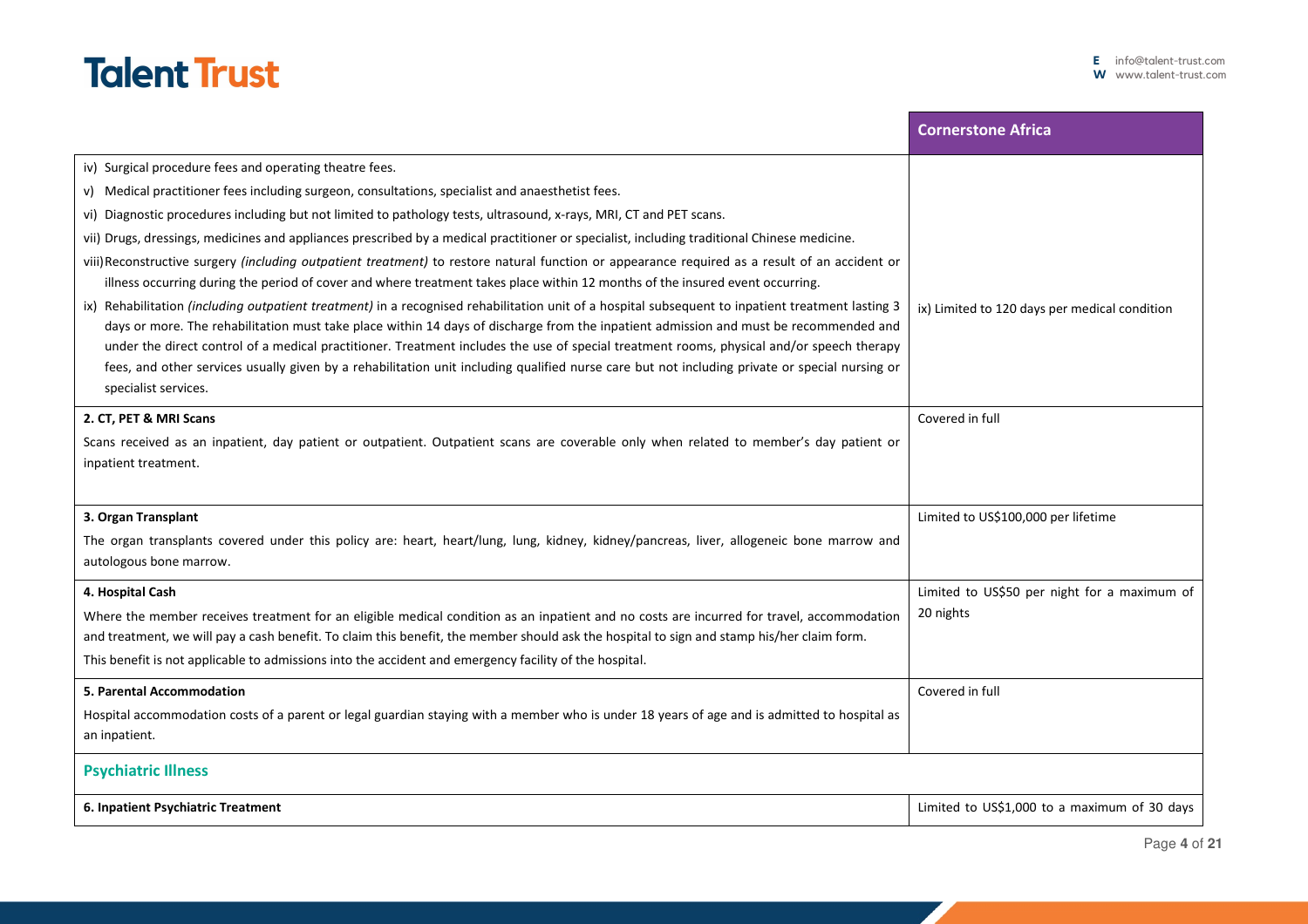

|                                                                                                                                                                                                                                                                                                                                                                                                                                                                                                                                                                                                                     | <b>Cornerstone Africa</b>                                      |
|---------------------------------------------------------------------------------------------------------------------------------------------------------------------------------------------------------------------------------------------------------------------------------------------------------------------------------------------------------------------------------------------------------------------------------------------------------------------------------------------------------------------------------------------------------------------------------------------------------------------|----------------------------------------------------------------|
| Treatment received in a registered psychiatric unit of a hospital. All benefits are conditional on pre-authorisation from us and all treatment<br>being administered under the control of a registered psychiatrist. Without our written confirmation prior to such treatment, we will not be<br>liable to pay any benefit.<br>Cover is extended to include one outpatient consultation with a medical practitioner(pre-authorisation not required) and one outpatient<br>consultation with a psychiatric specialist (pre-authorisation required) only if these consultations lead directly to inpatient treatment. | per period of cover                                            |
| <b>Dental</b>                                                                                                                                                                                                                                                                                                                                                                                                                                                                                                                                                                                                       |                                                                |
| 7. Accidental Damage to Teeth<br>Treatment received in an accident and emergency ward of a hospital or dental clinic, within 10 days of incurring accidental damage to sound,<br>natural teeth, except when the accidental damage has been caused through eating. Follow-up treatment is limited to one visit within 30 days<br>following your initial treatment and must be pre-authorised by us.                                                                                                                                                                                                                  | Limited to US\$500 per period of cover                         |
| 8. Surgical Extraction of Teeth<br>The fees of a dental practitioner or maxillofacial surgeon and associated costs for treatment received as an inpatient or day patient for the<br>removal of impacted, buried or unerrupted teeth.                                                                                                                                                                                                                                                                                                                                                                                | Limited to US\$500 per period of cover                         |
| <b>Disease &amp; Chronic Condition Management</b>                                                                                                                                                                                                                                                                                                                                                                                                                                                                                                                                                                   |                                                                |
| 9. Oncology<br>All medically necessary treatment received for, or related to, the diagnosis of cancer when received as an inpatient, day patient or outpatient<br>including palliative treatment.                                                                                                                                                                                                                                                                                                                                                                                                                   | Covered in full                                                |
| 10. Routine Management of Chronic Conditions<br>Routine check-ups, drugs and dressings prescribed for management of the condition, hospital accommodation, nursing, renal dialysis, surgery<br>and palliative treatment(including outpatient treatment) of chronic conditions (excluding cancer). Cover under this benefit applies to new<br>chronic conditions arising from your commencement date, date of entry and from the effective date of this benefit, whichever is the later.                                                                                                                             | Limited to US\$1,000 per insured person per<br>period of cover |
| 11. Congenital Anomalies<br>Inpatient, day patient or outpatient treatment of congenital anomalies that manifest after the member's cover commences with us, or that<br>manifest in a dependant child born in the year prior to cover commencing.                                                                                                                                                                                                                                                                                                                                                                   | Limited to US\$50,000 per medical condition per<br>lifetime    |
| 12. Durable Medical Equipment, Prosthetic & Orthotic Supplies (DMEPOS)<br>The following benefits are covered if deemed medically necessary and related to day patient or inpatient treatment:                                                                                                                                                                                                                                                                                                                                                                                                                       | Limited to US\$1,000 per medical condition                     |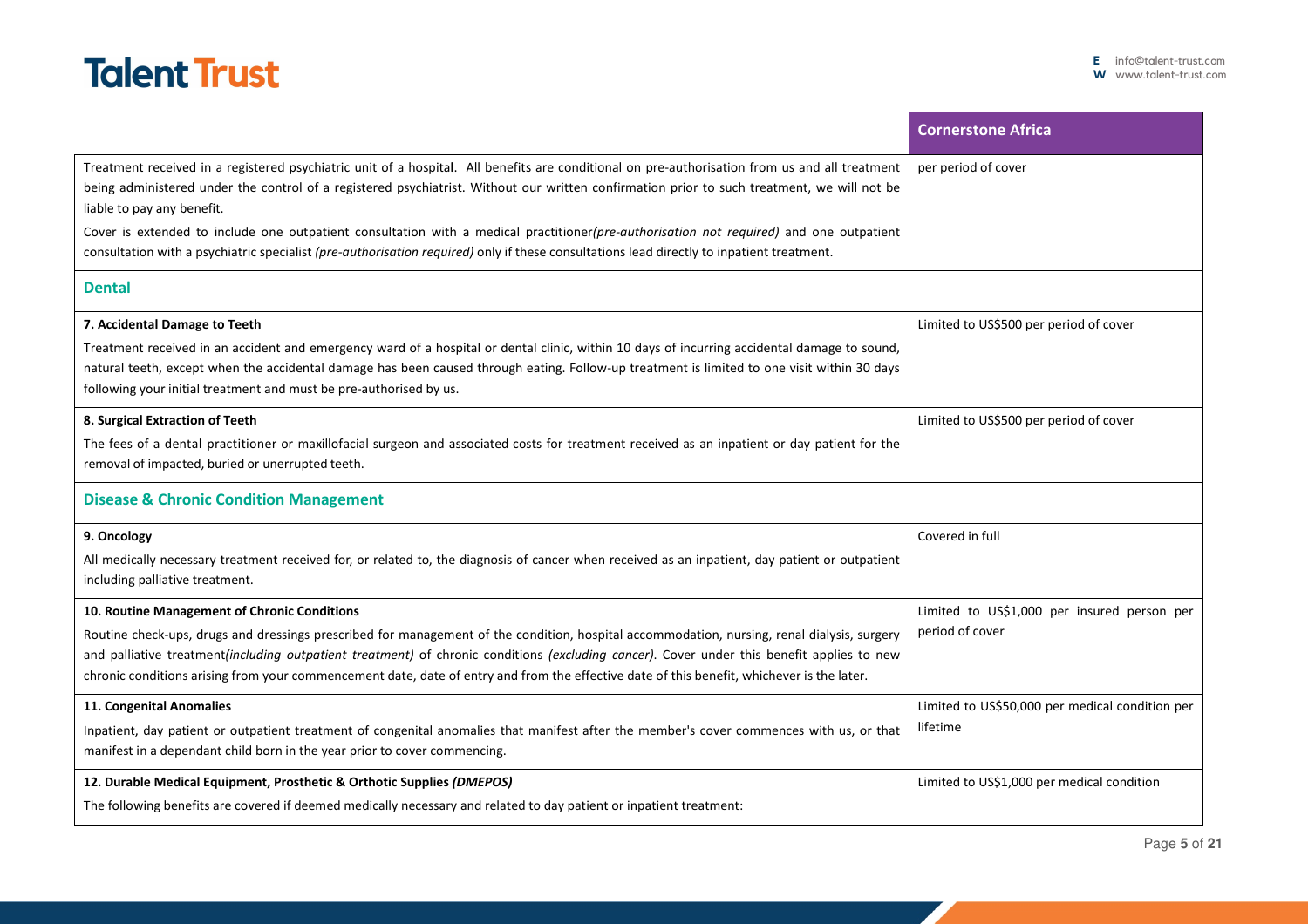|                                                                                                                                                                                                                                                                                 | <b>Cornerstone Africa</b>                     |
|---------------------------------------------------------------------------------------------------------------------------------------------------------------------------------------------------------------------------------------------------------------------------------|-----------------------------------------------|
| Durable medical equipment prescribed by a treating medical practitioner, which is necessary to deliver or facilitate the delivery of<br>prescribed drugs and dressings.                                                                                                         |                                               |
| ii) Ancillary charges following treatment as an inpatient or day patient including the purchase or rental of crutches and costs associated with<br>the initial purchase or rental of a wheelchair.                                                                              |                                               |
| iii) External prosthetics required following surgery, including braces and calipers, artificial eyes and the initial purchase and fitment of an<br>artificial limb.                                                                                                             |                                               |
| iv) Orthotic supplies including insoles and orthotic supports.                                                                                                                                                                                                                  |                                               |
| This benefit excludes provision, modifications and fitment of furniture or adaptations to the home.                                                                                                                                                                             |                                               |
| 13. Convalescent Care                                                                                                                                                                                                                                                           | Limited to 30 days per covered event          |
| Home healthcare services and supplies, including care by a registered or licensed nurse, physiotherapy when rendered by a licensed                                                                                                                                              |                                               |
| physiotherapist, medical supplies, drugs, and use of medical appliances immediately following inpatient or day patient treatment for a covered<br>event. All services, supplies and treatments must be deemed medically necessary and ordered by a licensed physician.          |                                               |
| 14. Home Nursing                                                                                                                                                                                                                                                                | Limited to 30 days per medical condition      |
| Nursing care given outside a hospital which is immediately received subsequent to treatment as an inpatient or day patient on the<br>recommendation of a specialist. This must be provided by a qualified nurse and not provided for domestic reasons or convenience.           |                                               |
|                                                                                                                                                                                                                                                                                 |                                               |
| 15. Hospice Care                                                                                                                                                                                                                                                                | Limited to US\$50.00 per day and a maximum of |
| Accommodation and associated charges for the hospice care of a member upon diagnosis of a terminal illness under the recommendation and<br>direction of a specialist and immediately following covered treatment received as an inpatient in a hospital. This benefit includes: | 10 days                                       |
| Palliative treatment and other acute and chronic symptom management.                                                                                                                                                                                                            |                                               |
| Medical social services under the direction of a medical practitioner or specialist.                                                                                                                                                                                            |                                               |
| Physiological and dietary counselling.                                                                                                                                                                                                                                          |                                               |
| Consultation or case management services by a medical practitioner or specialist.                                                                                                                                                                                               |                                               |
| Part-time or intermittent qualified nurse services for up to eight hours in any one day for outpatient care.                                                                                                                                                                    |                                               |
| <b>Outpatient Treatment</b>                                                                                                                                                                                                                                                     |                                               |
| 16. Outpatient Care                                                                                                                                                                                                                                                             | Limited to US\$3,000<br>per admission for     |
| Medical practitioner and specialist fees, surgical procedures, prescribed drugs and dressings for acute conditions, x-rays, pathology and other                                                                                                                                 | outpatient pre-operative tests up to 72 hours |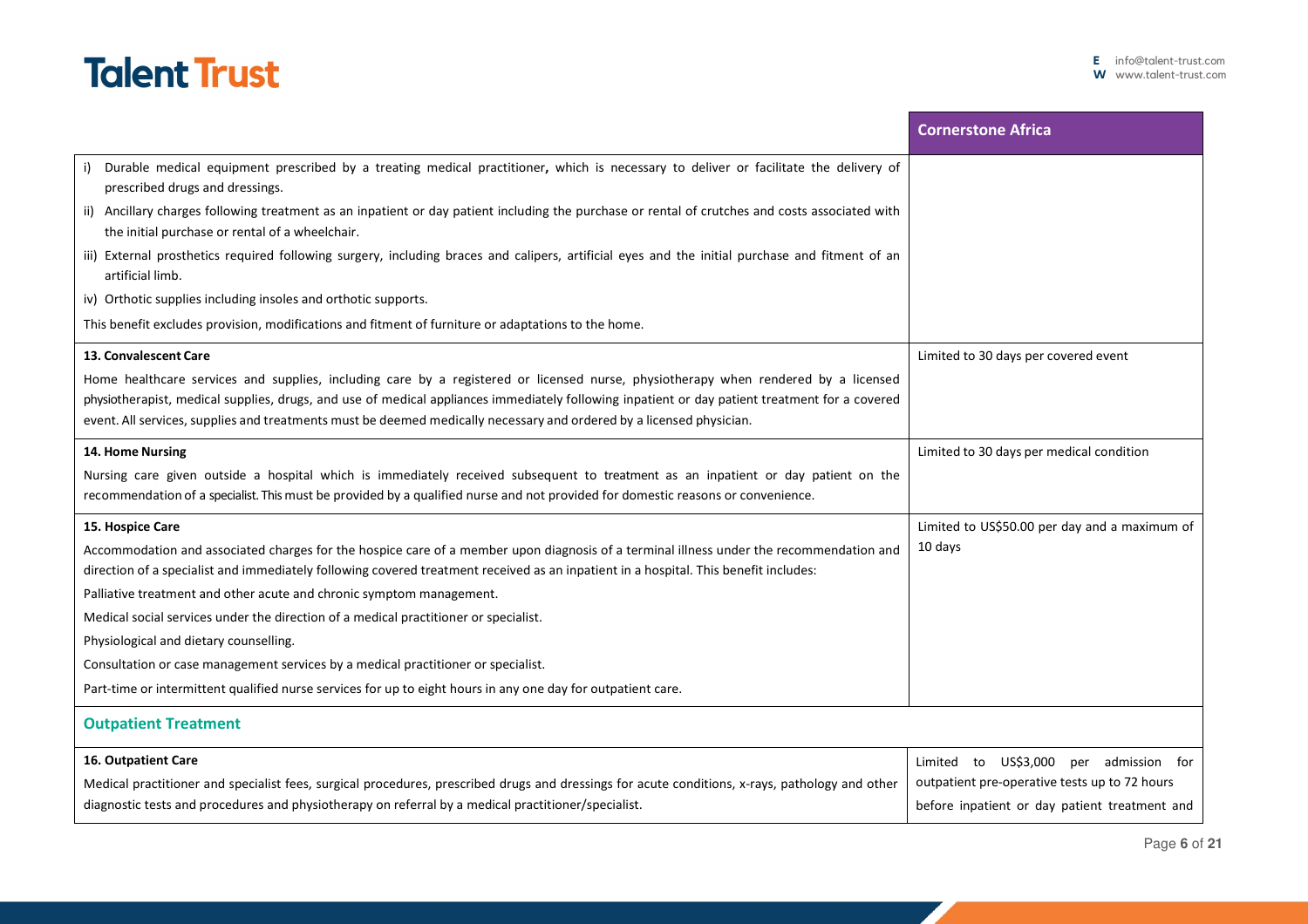|                                                                                                                                                                                                                                                                                                                                                                             | <b>Cornerstone Africa</b>                                                                  |
|-----------------------------------------------------------------------------------------------------------------------------------------------------------------------------------------------------------------------------------------------------------------------------------------------------------------------------------------------------------------------------|--------------------------------------------------------------------------------------------|
|                                                                                                                                                                                                                                                                                                                                                                             | for up to 90 days after you are discharged<br>following inpatient or day patient treatment |
| <b>Emergency Room Treatment</b>                                                                                                                                                                                                                                                                                                                                             |                                                                                            |
| 17. Treatment received in a dedicated emergency room of a hospital or urgent care clinic where the condition is a true emergency.                                                                                                                                                                                                                                           | Covered in full                                                                            |
| <b>Evacuation &amp; Transportation</b>                                                                                                                                                                                                                                                                                                                                      |                                                                                            |
| 18. Emergency Transportation                                                                                                                                                                                                                                                                                                                                                | Limited to US\$1,500 per event                                                             |
| Emergency transportation costs to, from and between hospital(s) to receive treatment as an inpatient or day patient, by the most appropriate<br>transport method when considered medically necessary by a medical practitioner or specialist.                                                                                                                               |                                                                                            |
| This benefit does not include the cost of car hire.                                                                                                                                                                                                                                                                                                                         |                                                                                            |
| 19. Evacuation                                                                                                                                                                                                                                                                                                                                                              | Covered in Full                                                                            |
| Evacuation of a member in the event of an emergency, where treatment is not readily available at the place of the incident, to the nearest<br>appropriate medical facility(within the Area of Cover) as determined by us, by the most appropriate method of transportation as determined<br>by us, for the purpose of admission to hospital as an inpatient or day patient. |                                                                                            |
| Evacuation is subject to written agreement from us, prior to travel and certified instructions to us from the attending medical practitioner or<br>specialist including confirmation that the required treatment is unavailable at the place of incident.                                                                                                                   |                                                                                            |
| This benefit excludes all maternity and childbirth costs except where these are covered under Benefit 21 - Complications of Pregnancy, and any<br>air-sea rescue or mountain rescue costs that are not incurred at recognised ski resorts or similar winter sports resorts.                                                                                                 |                                                                                            |
| 20. Evacuation & Additional Travel Expenses                                                                                                                                                                                                                                                                                                                                 | Limited to US\$2,500 per person per evacuation                                             |
| <b>Reasonable Travel Costs</b>                                                                                                                                                                                                                                                                                                                                              |                                                                                            |
| i) Evacuation costs including the costs of one other person to travel with the member as an escort, if medically necessary.                                                                                                                                                                                                                                                 |                                                                                            |
| ii) Travel to and from medical appointments when treatment is being received as a day patient.                                                                                                                                                                                                                                                                              |                                                                                            |
| iii) For an accompanying person to travel to and from the hospital to visit the member following admission as an inpatient.                                                                                                                                                                                                                                                 |                                                                                            |
| iv) Economy class airline tickets to return the member and the escort to the country of residence, country of domicile or to the country where<br>evacuation occurred.                                                                                                                                                                                                      | v) is limited to US\$80 per person per day(subject                                         |
| v) Non-hospital accommodation for the member and the escort for immediate pre- and post-hospital admission periods provided that the<br>member is under the care of a specialist.                                                                                                                                                                                           | to the overall benefit limit of US\$2,500 above)                                           |

٠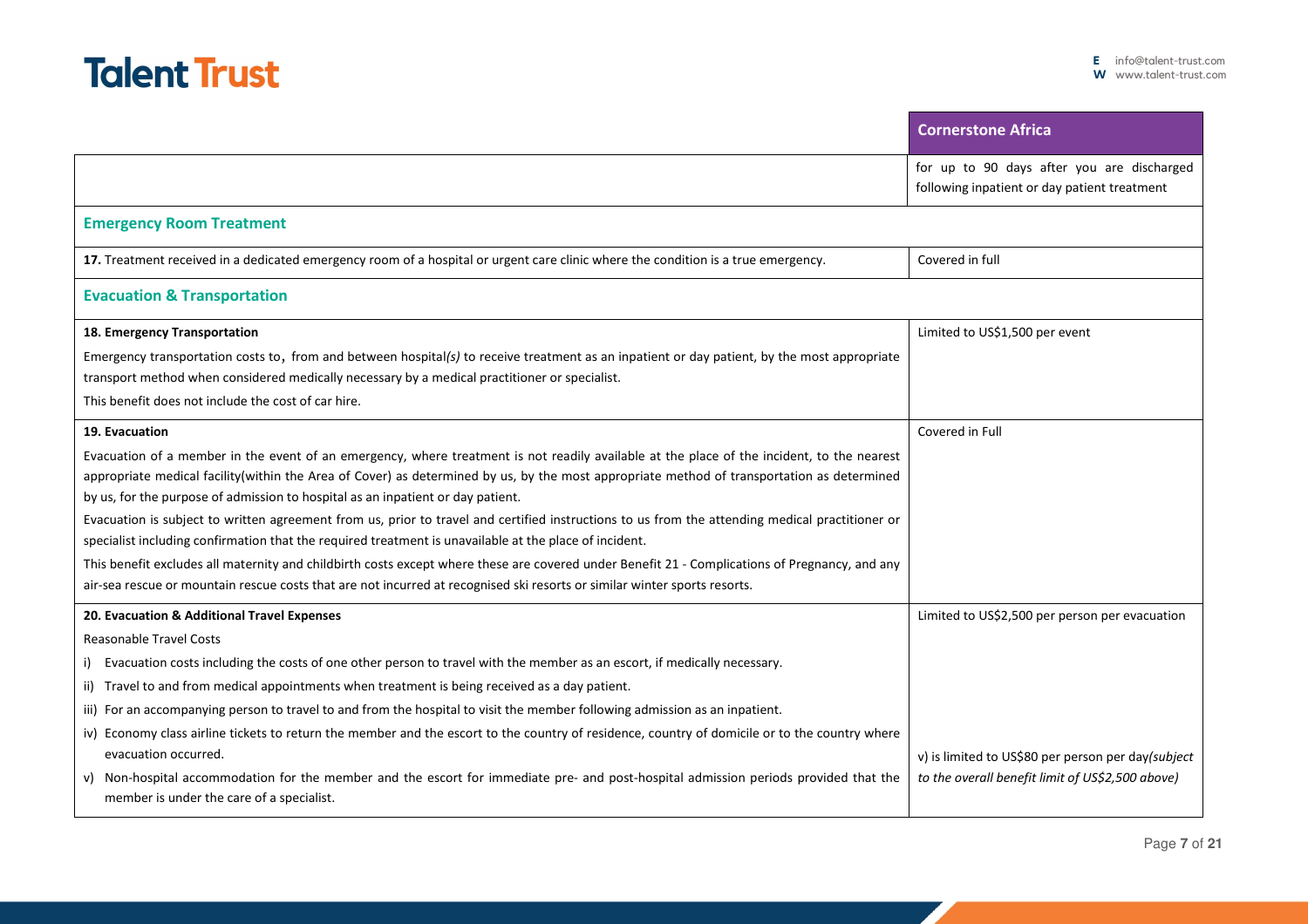|                                                                                                                                                                                                                                                                                      | <b>Cornerstone Africa</b>                    |
|--------------------------------------------------------------------------------------------------------------------------------------------------------------------------------------------------------------------------------------------------------------------------------------|----------------------------------------------|
| <b>Mortal Remains</b>                                                                                                                                                                                                                                                                |                                              |
| 21. In the event of death from an eligible medical condition: transportation of the body of a member or his/her ashes to the country of domicile<br>or country of residence or burial or cremation costs at the place of death in accordance with reasonable and customary practice. | Limited to US\$5,000 per insured person      |
| Necessary burial or cremation fees including:                                                                                                                                                                                                                                        |                                              |
| - The cost of reopening a grave and burial costs, or                                                                                                                                                                                                                                 |                                              |
| - The cost of opening a new grave and burial costs, including any exclusive right of burial fee, or                                                                                                                                                                                  |                                              |
| - In the case of cremation:                                                                                                                                                                                                                                                          |                                              |
| 1. The cremation fee                                                                                                                                                                                                                                                                 |                                              |
| 2. The cost of any doctor's certificates                                                                                                                                                                                                                                             |                                              |
| 3. The cost of removing a pacemaker or other medical device which must be removed before the cremation                                                                                                                                                                               |                                              |
| but not including costs related to other funeral expenses, such as:                                                                                                                                                                                                                  |                                              |
| - Funeral director's fees                                                                                                                                                                                                                                                            |                                              |
| - Flowers                                                                                                                                                                                                                                                                            |                                              |
| - The cost of any documents needed for the release of the money, savings and property of the deceased                                                                                                                                                                                |                                              |
| - The necessary cost of a return journey for you to either:                                                                                                                                                                                                                          |                                              |
| 1. Arrange the funeral, or                                                                                                                                                                                                                                                           |                                              |
| 2. Attend the funeral.                                                                                                                                                                                                                                                               |                                              |
|                                                                                                                                                                                                                                                                                      |                                              |
| <b>Mother &amp; Child</b>                                                                                                                                                                                                                                                            |                                              |
| 22. Complications of Pregnancy                                                                                                                                                                                                                                                       | Covered in full                              |
| Treatment of a medical condition arising during the antenatal stages of pregnancy, a medical condition arising during childbirth and one that                                                                                                                                        |                                              |
| requires a recognised obstetric procedure, and post natal check-ups required as a result of the complication of pregnancy for up to six weeks.                                                                                                                                       |                                              |
| Complications arising as a result of assisted conception, including, but not limited to, premature or multiple births are excluded from this<br>benefit.                                                                                                                             |                                              |
| This benefit is payable after the first 10 months from the commencement date or date of entry, whichever is the later.                                                                                                                                                               |                                              |
| 23. New Born Care                                                                                                                                                                                                                                                                    | Limited to US\$50,000 per insured person per |
| Inpatient treatment of an acute medical condition being suffered by a new born baby that manifests within 30 days following birth.                                                                                                                                                   | period of cover and to a maximum of 90 days  |

I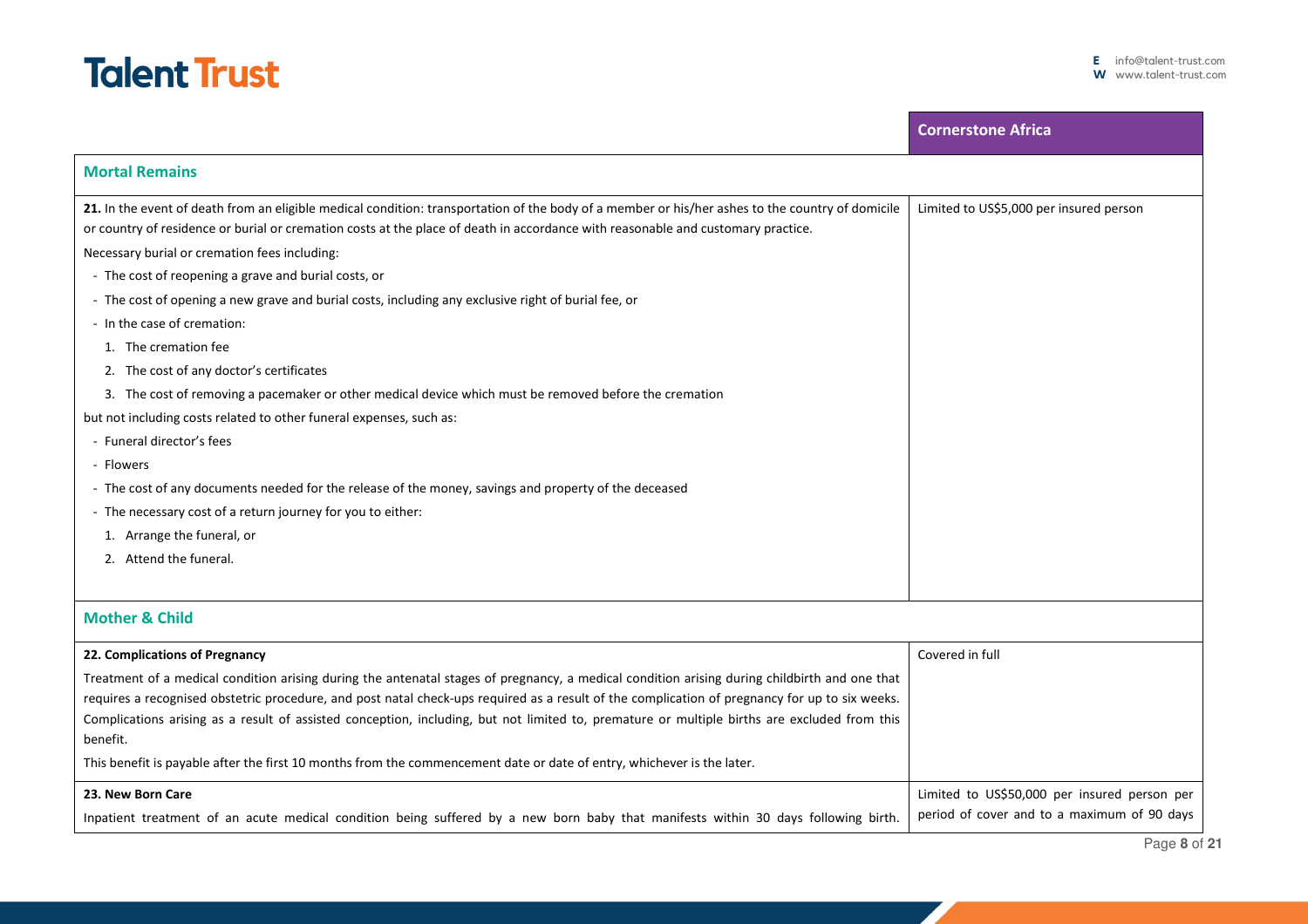

|                                                                                                                                                                                                                                                                                                                                                                                                                                                                                                                                                                                                                                                                                                                                                                                                                                                                                      | <b>Cornerstone Africa</b>                                    |
|--------------------------------------------------------------------------------------------------------------------------------------------------------------------------------------------------------------------------------------------------------------------------------------------------------------------------------------------------------------------------------------------------------------------------------------------------------------------------------------------------------------------------------------------------------------------------------------------------------------------------------------------------------------------------------------------------------------------------------------------------------------------------------------------------------------------------------------------------------------------------------------|--------------------------------------------------------------|
| Complications arising as a result of assisted conception, including, but not limited to, premature or multiple births, are excluded from this<br>benefit. In circumstances where a congenital anomaly occurs in a new born baby, cover will be excluded under this benefit and payable under<br>Benefit 11 - Congenital Anomalies.<br>Following the 30-day new born benefit period, excepting any medical conditions occurring or manifesting themselves during the 30-day period<br>immediately following birth, the member's dependant will be eligible for cover up to the full provision of this policy subject to written<br>notification within 45 days of birth and all premiums being paid in full within 30 days of the due date. A declaration of health is required with<br>respect to all dependants who are born following infertility treatment (assisted conception). | hospital stay                                                |
| 24. New Born Accommodation<br>Hospital accommodation costs relating to a new born baby (up to 16 weeks old) to accompany its mother (being a member) whilst she is<br>receiving treatment as an inpatient in hospital.                                                                                                                                                                                                                                                                                                                                                                                                                                                                                                                                                                                                                                                               | Covered in full                                              |
| <b>Wellness Check-Ups</b>                                                                                                                                                                                                                                                                                                                                                                                                                                                                                                                                                                                                                                                                                                                                                                                                                                                            |                                                              |
| 25. Well Child Care<br>Cover for preventative care and testing to insured persons under the age of 6 years, including physical examinations, measurements, sensory<br>screening, neuropsychiatric evaluation, development screening, as well as hereditary and metabolic screening at birth, immunizations, urine<br>analysis, tuberculin tests and haematocrit, haemoglobin and other blood tests, including tests to screen for sickle haemoglobinopathy; all as<br>recommended by a medical practitioner/specialist.                                                                                                                                                                                                                                                                                                                                                              | Limited to US\$100 per insured person per<br>period of cover |

## **DEFINITIONS**

To help you understand your policy the following words and phrases used anywhere within your policy have specific meanings, which are set out in this section.

**Accident**: An unexpected, unforeseen and involuntary external event resulting in injury occurring whilst your policy is in force.

**Acute**: A medical condition which is brief has a definite end point and which we, on advice or general advice, determine can be cured by treatment.

**Act of Terrorism**: An act, including but not limited to the use of force or violence and/or the threat thereof, of any person or group*(s)* of persons, whether acting alone or on behalf of or in conjunction with any organisation*(s)* or government*(s)*, committed for political, religious, ideological or ethnic purposes or reasons including the intention to influence any government and/or to put the public, or any section of the public, in fear.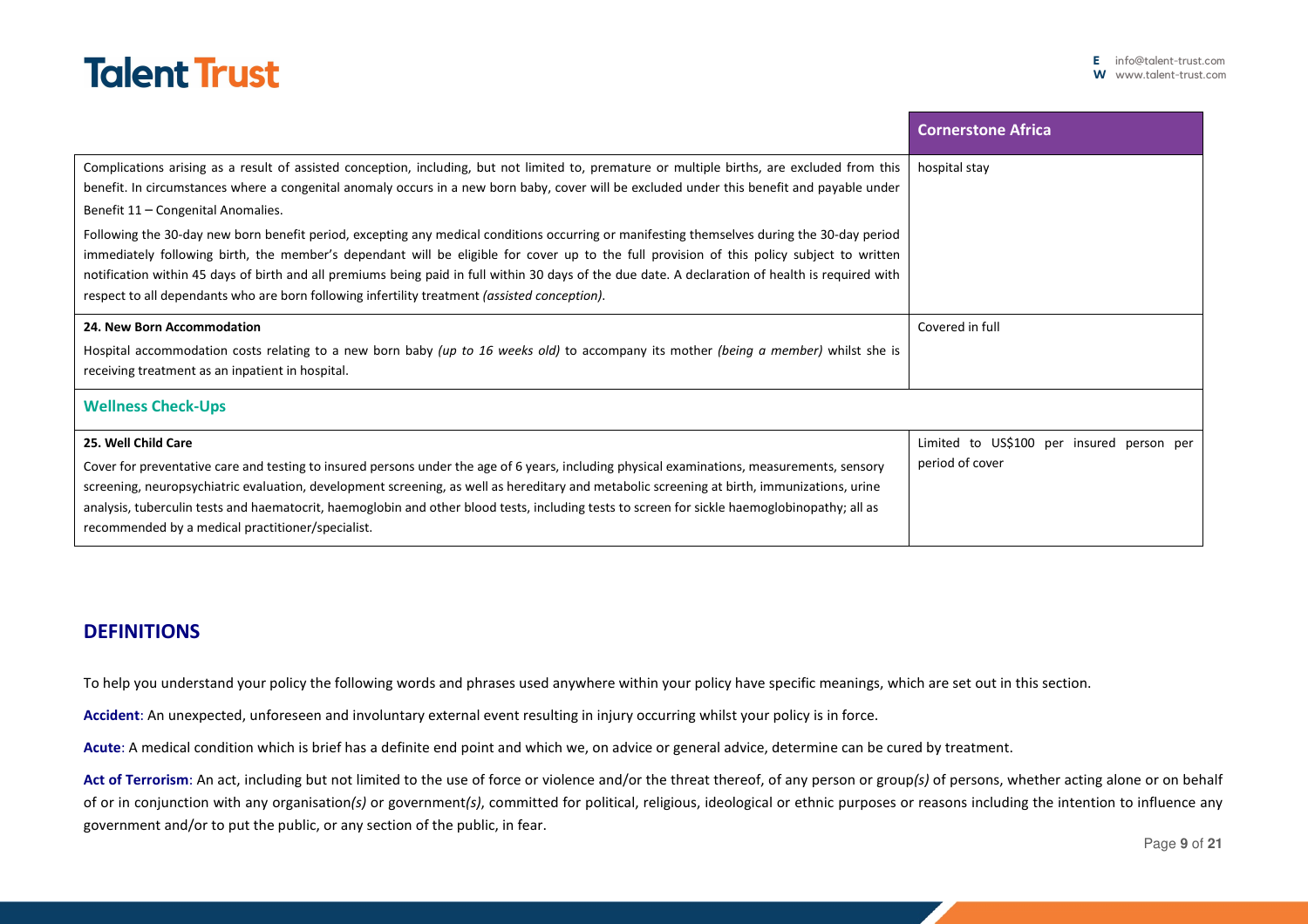**Advice**: Any consultation from a medical practitioner or specialist including the issue of any prescriptions or repeat prescriptions.

**Appliances**: Devices, implants and equipment when used as an integral part of a surgical procedure administered by a medical practitioner or specialist.

**Benefits**: The insurance coverage provided by this policy and any extensions or restrictions shown in the Schedule of Cover or in any endorsements *(if applicable)*.

**Bodily Injury**: Injury which is caused solely by an accident which results in the insured person's dismemberment, disablement or other physical injury.

**Chronic**: A disease, illness or injury that has at least one of the following characteristics:

- it continues indefinitely and has no known cure,
- it comes back or is likely to come back,
- it is permanent,
- you need to be rehabilitated or specially trained to cope with it,
- it needs long-term monitoring, consultations, check-ups, examinations or tests.

**Commencement Date**: The date shown on the Schedule of Cover on which the policy first came into effect. The time of the start of cover under this policy will be 00.01 am.

**Congenital Anomaly**: A genetic, physical or *(bio)* chemical defect, disease or malformation, which may either be hereditary/familial or due to an influence during gestation up to birth, and which may or may not be obvious at birth.

**Continuous Transfer Terms**: The acceptance by us of your original date of entry as shown by your current insurer will be applied to your policy with us**.** We will maintain your existing underwriting or special acceptance terms, as offered by your existing insurer, such as any moratoria or specific exclusions and your policy with us will be governed by the terms and conditions of our policy.

**Country of Domicile**: For the purpose of this policy, this will be the country in which you were born and/or hold a passport for.

**Country of Residence**: The country in which you have your habitual residence *(residing for a period of no less than 6 months per period of cover)* at the time this policy is first taken out or at each subsequent renewal date.

**Date of Entry**: The date shown on the Schedule of Cover on which an insured person was included under this policy.

**Day Patient**: An insured person who is admitted to a hospital bed but does not stay overnight.

**Dental Practitioner:** A person who is licensed by the relevant licensing authority to practise dentistry in the country where the dental treatment is given.

**Dependants**: One spouse and/or unmarried children financially dependent who are not more than 18 years old and residing with the principal insured person, or not more than 26 years old if in full-time education, at the date of entry or any subsequent renewal date. All dependents must be named as insured persons in the Schedule of Cover.

**Drugs and Dressings:** Essential drugs, dressings and medicines prescribed by a medical practitioner or specialist and which are not available without prescription.

Page **10** of **21**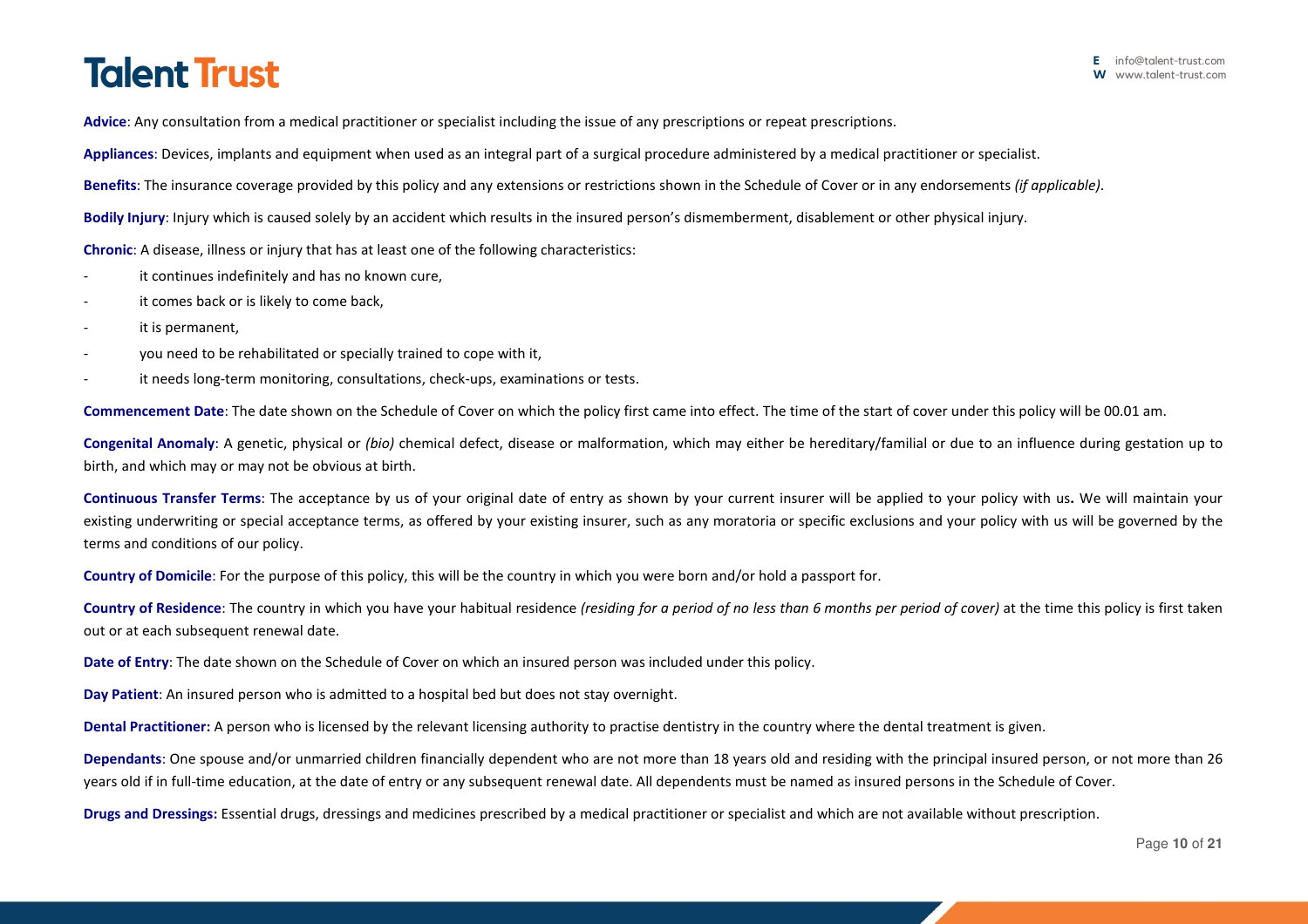**Elective**: Planned treatment which is medically necessary, but which is not required in an emergency.

**Emergency**: A sudden, serious and unforeseen acute medical condition or injury requiring immediate medical care and is such that if a person does not get care quickly, death or serious health problems may occur.

**Evacuation**: Where treatment is not available at the place of the incident, in the event of a medical emergency, the costs incurred in moving an insured person from the place of incident to the nearest country with appropriate medical facilities, as determined by the attending medical practitioner or specialist in conjunction with our medical advisors. All airline tickets are limited to economy class.

**Expatriate**: Any persons living or working outside of the country for which they hold a passport, for a period exceeding 6 months per period of cover.

General Advice: Advice from the relevant professional body to establish medical practice and/or established medical opinion in relation to any medical condition or treatment.

**Hereditary**: Transmitted from parents to offspring; inherited, and which presents symptoms at birth.

**Hospice**: A hospital or part of a hospital, or facility licensed as a hospice, which is devoted to the care of patients with progressive diseases, where curative treatment is no longer possible on an inpatient or domiciliary basis.

**Hospital**: An establishment that is legally licensed as a medical or surgical hospital under the laws of the country in which it is situated.

**Inpatient**: An insured person who stays in a hospital bed and is admitted for one or more nights solely to receive treatment.

**Insured Person/You/Your**: The persons eligible to receive coverage under this policy as named on the Schedule of Cover.

**Insurer:** Aetna Life & Casualty *(Bermuda)* Limited

**Medical Condition**: Any injury, illness or disease including psychiatric illness.

**Medical Practitioner**: A person who has attained primary degrees in medicine or surgery by attending a medical school recognised by the World Health Organisation and who is licensed by the relevant authority to practise medicine in the country where the treatment is given.

**Medically Necessary**: A medical service or treatment, which in the opinion of a qualified medical practitioner is appropriate and consistent with the diagnosis and which in accordance with generally accepted medical standards could not have been omitted without adversely affecting the insured person's condition or the quality of medical care rendered.

**Midwife**: A person who, having been regularly admitted to a midwifery educational program, duly recognized in the country in which it is located, has successfully completed the prescribed course of studies in midwifery and has acquired the requisite qualifications to be registered and/or legally licensed to practise midwifery. A midwife may practise in hospitals, clinics, health units, domiciliary conditions or any other service.

**New Born**: A baby who is within the first 16 weeks of its life following delivery.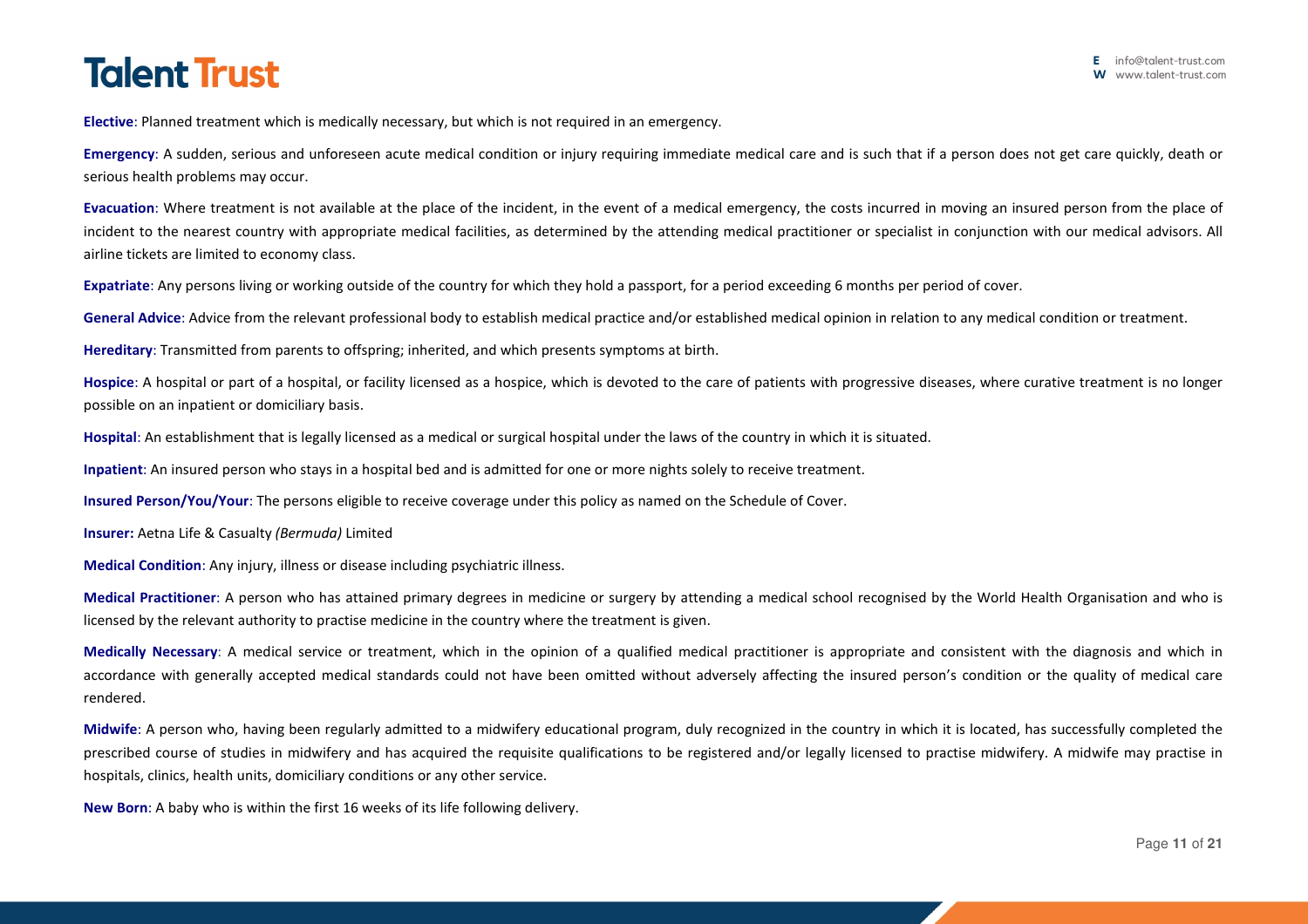**Organ Transplant**: The replacement of vital organs *(including bone marrow)* as a consequence of an underlying medical condition.

**Outpatient**: An insured person who receives treatment at a recognised medical facility, but is not admitted to a hospital bed as an inpatient or day patient.

**Palliative Treatment**: Any treatment given, on advice or general advice, for the purpose of offering temporary relief of symptoms. Palliative treatment is not given to cure the medical condition causing the symptoms. For the purposes of this policy, palliative treatment will include renal dialysis.

Period of Cover: The period of cover set out in the Schedule of Cover. This will be a 12-month period starting from the date of entry or any subsequent renewal date as applicable.

**Physiotherapist**: A person who is registered as a physiotherapist and licensed to practise in the country in which treatment is being given.

**Policy**: The Insurance cover effected under the Master Policy with Talent Trust and as provided to you as detailed in this document.

**Premature Birth**: A birth that takes place before 37 weeks of gestation has passed, counting from the first day of the last menstrual period.

**Principal Insured**: The main insured person named as such within the Schedule of Cover.

**Private Room**: Single occupancy accommodation in a private hospital.

**Qualified Nurse**: A nurse whose name is currently on any register or roll of nurses, maintained by any Statutory Nursing Registration Body within the country in which they are resident.

**Reasonable & Customary Charges**: The average amount charged in respect of valid services or treatment costs, as determined by our experience in any particular country, area or region and substantiated by an independent third party, being a practising surgeon/physician/specialist or government health department.

**Related Condition**: Any injuries, illnesses or diseases are related conditions if we, on general advice, determine that one is a result of the other or if each is a result of the same injury, illness or disease.

**Rehabilitation**: Treatment of an insured person who had suffered a debilitating medical condition with the purpose of restoring him/her as much as medically necessary or practically able to the original position prior to such medical condition occurring.

**Renewal Date**: The anniversary of the commencement date of the policy.

**Schedule of Cover**: The schedule giving details of the insured persons, policy details and endorsements *(if applicable)*.

**Specialist**: A registered medical practitioner who currently holds a substantive consultant appointment in that speciality, which is recognised as such by the statutory bodies of the relevant country.

**Treatment**: Surgical, medical or other procedures the sole purpose of which is the diagnosis, cure or relief of a medical condition.

**Ward Room**: Accommodation in a private hospital where the patient is sharing the room with more than one other patient.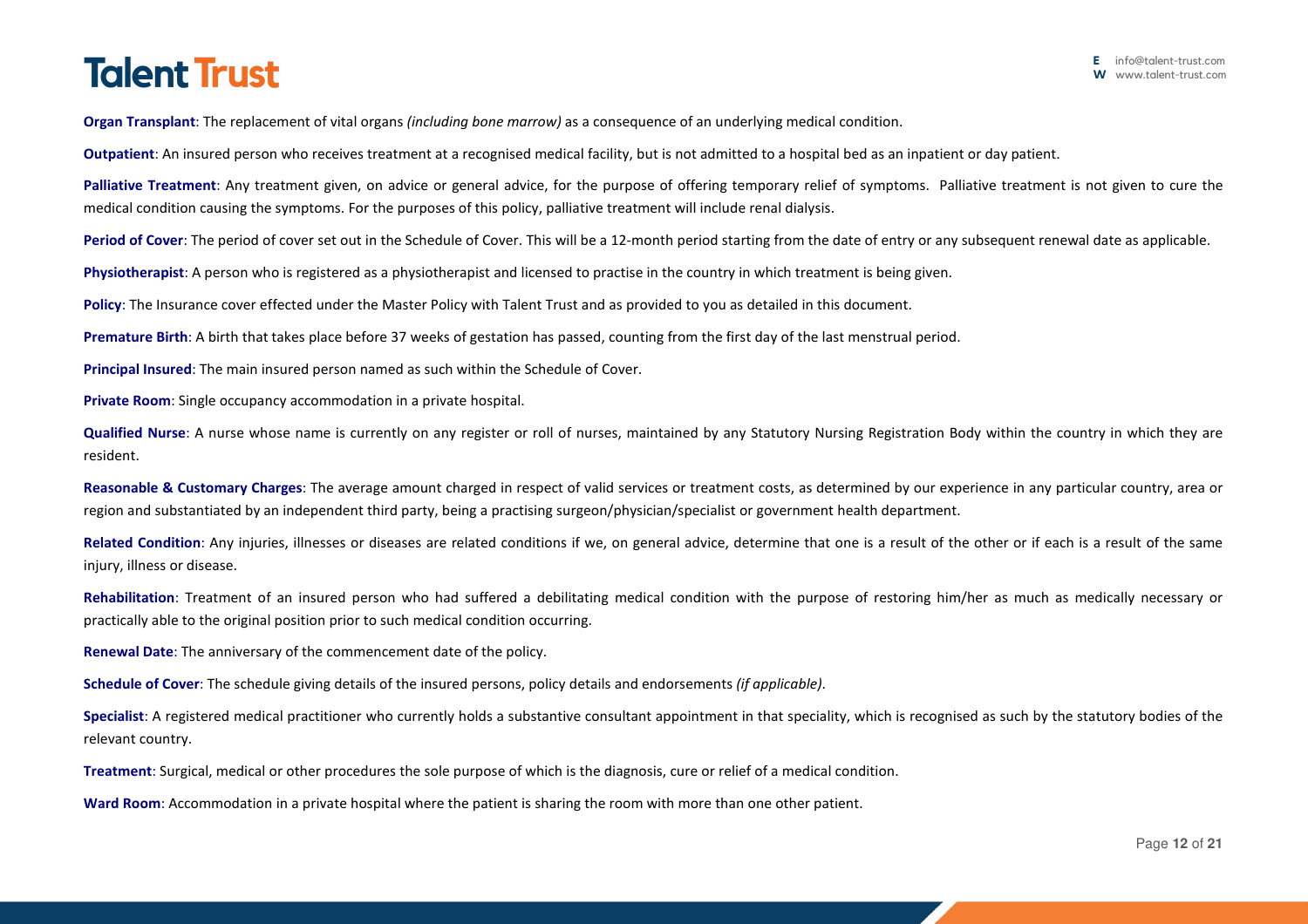**We/Our/Us**: Aetna Global Benefits *(AGB)* and/or Talent Trust *(as appropriate)* on behalf of the insurer.

# **EXCLUSIONS**

## **This policy does not cover expenses arising from:**

- 1) Any medical condition or related condition for which you have received treatment, taken medication, followed a special diet, had symptoms of, to the best of your knowledge existed or you sought advice for prior to your date of entry *(pre-existing medical condition)*, except where such medical conditions have been declared to us and accepted in writing. After 2 years' continuous membership, any pre-existing medical conditions *(and related conditions)* will become eligible for benefit provided *(in respect of that condition)* you have not during that period:
	- a) consulted any medical practitioner or specialist for treatment or advice *(including check-ups except for non-prescribed wellness checks)*
		- or
	- b) experienced further symptoms
		- or
	- c) taken medication *(including drugs, medicines, special diets or injections)*.
- 2) a) Treatment of a medical condition which we, on advice or general advice, determine is palliative or is for a chronic medical condition except where as provided for under Benefit 10 – Routine Management of Chronic Conditions.
	- b) We will, however, pay for the stabilisation of acute exacerbations of chronic medical conditions that are not pre-existing medical conditions.
- 3) Chronic supportive treatment of renal failure, including dialysis except where as provided for under Benefit 10 Routine Management of Chronic Conditions. We will, however, pay for the cost of renal dialysis incurred:
	- a) immediately pre and post operatively.
	- b) in connection with acute secondary failure when dialysis is part of intensive care.
- 4) Treatment received in a hospital emergency room, which is not an emergency.
- 5) Treatment which we determine on general advice is either experimental or unproven.
- 6) Any congenital anomalies and birth injuries where symptoms exist or where advice has been sought prior to your date of entry except as provided for under Benefit 11 – Congenital Anomalies.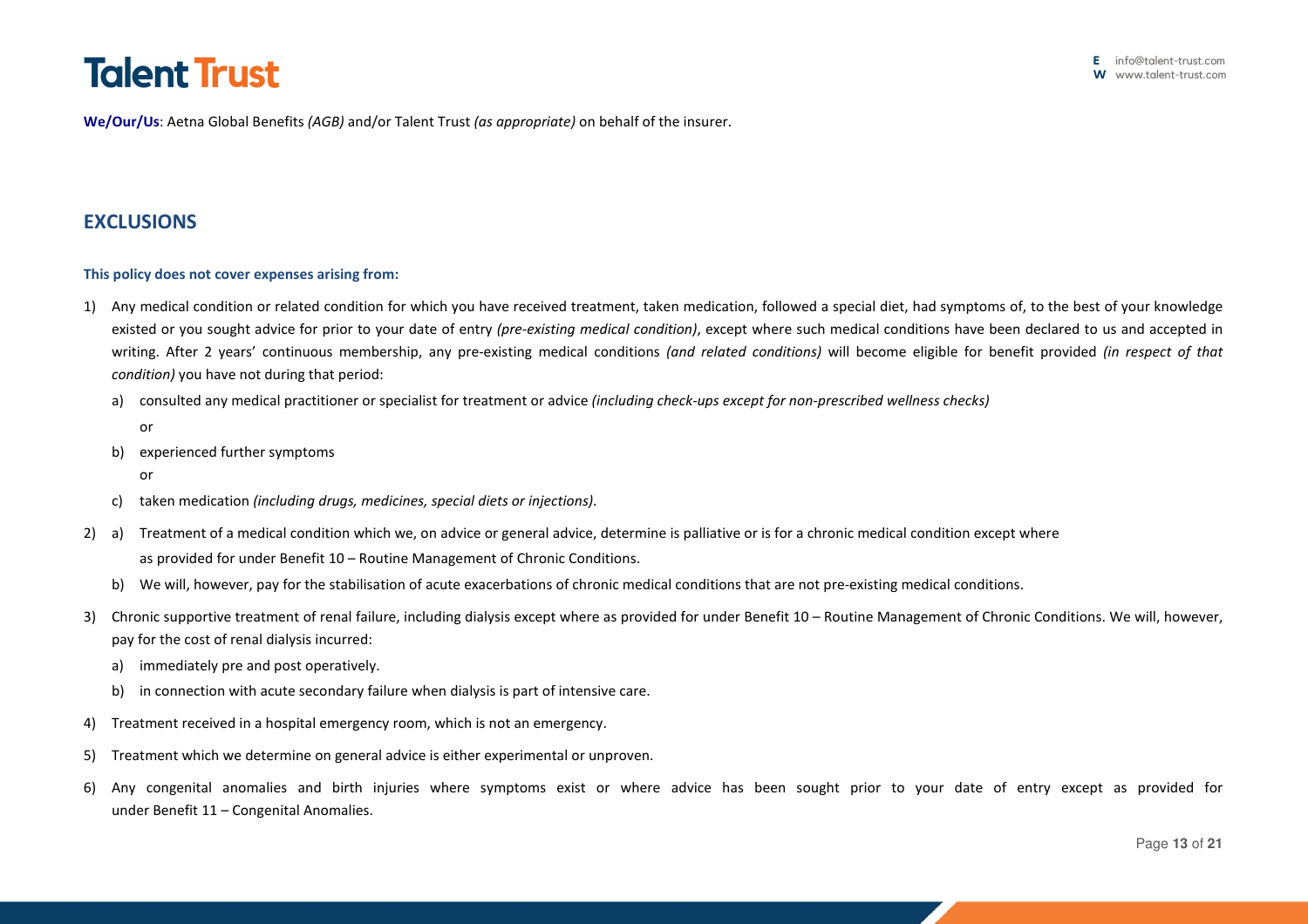- 7) Hereditary medical conditions.
- 8) Routine physical examination by a medical practitioner, including gynaecological investigations, routine tests, new born neo-natal care, inoculations, vaccinations and preventative medicines except as provided for under Benefit 25 – Well Child Care.
- 9) Normal eye or hearing tests, non-medical/natural degenerative eye defects, including but not limited to, myopia, presbyopia, astigmatism and any corrective surgery for nonmedical/natural degenerative sight or hearing defects.
- 10) Rehabilitation except as provided under Benefit 1 ix) Rehabilitation.
- 11) Treatment received in health hydros, nature cure clinics, spas or similar establishments or private beds registered as a nursing home attached to such establishments or a hospital where the hospital has effectively become the insured person's home or permanent abode or where admission is arranged wholly or partly for domestic reasons.
- 12) Cosmetic treatment and any consequence thereof.
- 13) Treatment for weight loss or weight problems whether or not preceding or as a consequence of a psychiatric condition and any associated treatment costs consequent of cosmetic surgery or arising as a result of an eating disorder or weight problem, including any required psychiatric treatment where the psychiatric condition is a related condition to the eating disorder.
- 14) Alternative medicines including, but not limited to, optometrists, hypnotherapists, lactation examiners, chiropractors, osteopaths, homeopaths, acupuncturists and podiatrists.
- 15) Costs of providing, maintaining or fitting any external prostheses or appliance, including but not limited to, hearing and/or visual aids or other equipment, medical or otherwise except as is specified in Benefit 12 – Durable Medical Equipment, Prosthetic & Orthotic Supplies *(DMEPOS)*.
- 16) Costs incurred in connection with locating a replacement organ or any costs incurred for removal of the organ from the donor, transportation costs of same and all associated administration costs.
- 17) Normal pregnancy and childbirth.
- 18) Voluntary caesarean section costs or medically necessary caesarean section costs due to any previous non-emergency caesarean sections undertaken, antenatal classes and midwifery costs.
- 19) Pregnancy terminations on non-medical grounds.
- 20) Complications of pregnancy costs arising within the first 10 months from the insured person's date of entry.
- 21) Treatment directly or indirectly arising from or required in connection with male and/or female birth control, infertility and/or fertility, contraception and sterilisation *(or its reversal)*, or any consequence thereof.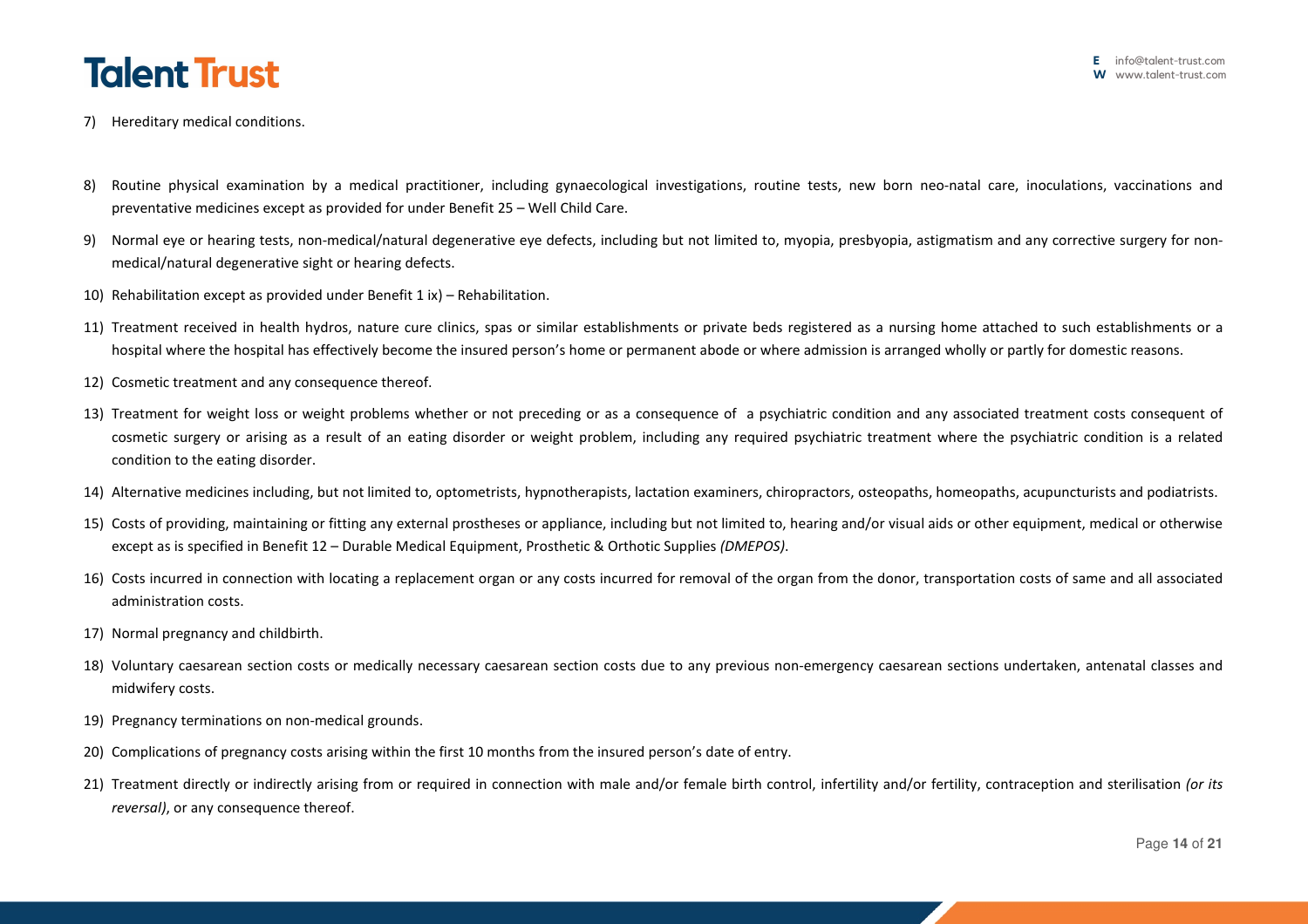- 22) Any form of assisted conception or any complications thereof including, but not limited to, premature or multiple births following assisted conception. A declaration of health is required in respect of all dependants who are born following assisted conception. We reserve the right to reject any application without giving any reason.
- 23) Treatment of impotence or any related condition or consequence thereof.
- 24) Treatment directly or indirectly associated with a sex change and any consequence thereof.
- 25) Venereal disease or any other sexually transmitted diseases or any related condition.
- 26) Routine or restorative dental treatment, whether or not performed by a medical practitioner or dental practitioner or a specialist or an oral and maxillofacial surgeon, including but not limited to root canal treatment, false teeth, denture, semi-precious and precious crowns/filling, any orthodontic treatment, or any related condition except as provided for under Benefit 8 – Surgical Extraction of Teeth and Benefit 7 – Accidental Damage to Teeth.
- 27) Costs in respect of a psychiatrist *(except as provided for under Benefit 6 Inpatient Psychiatric Treatment)*, psychotherapist, psychologist *(unless referred to by and under the direct control of a psychiatric physician under Benefit 6 – Inpatient Psychiatric Treatment)*, family therapist or bereavement counsellor.
- 28) Treatment for learning difficulties, hyperactivity, attention deficit disorder, speech therapy and developmental, social or behavioural problems in children.
- 29) Treatment for alcoholism, drug or substance abuse or any addictive condition of any kind and any injury or illness arising directly or indirectly from such abuse or addiction.
- 30) Suicide or attempted suicide, bodily injury or illness, which is wilfully self-inflicted or due to negligent or reckless behaviour. Any injury sustained directly or indirectly as a result of the insured person acting illegally or committing or helping to commit a criminal offence.
- 31) Travel and accommodation costs unless specifically agreed by us in writing prior to travel. No travel and accommodation costs are payable where treatment is obtained solely as an outpatient, including the costs of a hire car.
- 32) Costs and expenses incurred where an insured person has travelled against medical advice.
- 33) Treatment received in connection with insomnia, sleep disorders, sleep apnoea, fatigue, jet lag, work related stress or any related condition
- 34) Dietary supplements and substances which are available naturally and that can be purchased without prescription, including but not limited to vitamins, minerals and organic substances.
- 35) Home visits by a medical practitioner, specialist or qualified nurse unless specifically agreed by us in writing prior to consultation.
- 36) Human Immunodeficiency Virus *(HIV)* and/or HIV related illness including Acquired Immune Deficiency Syndrome *(AIDS)* or AIDS Related Complex *(ARC)* and/or any mutant derivative or variations thereof, however caused.
- 37) Hazardous activities which mean:
	- a) Bungee jumping.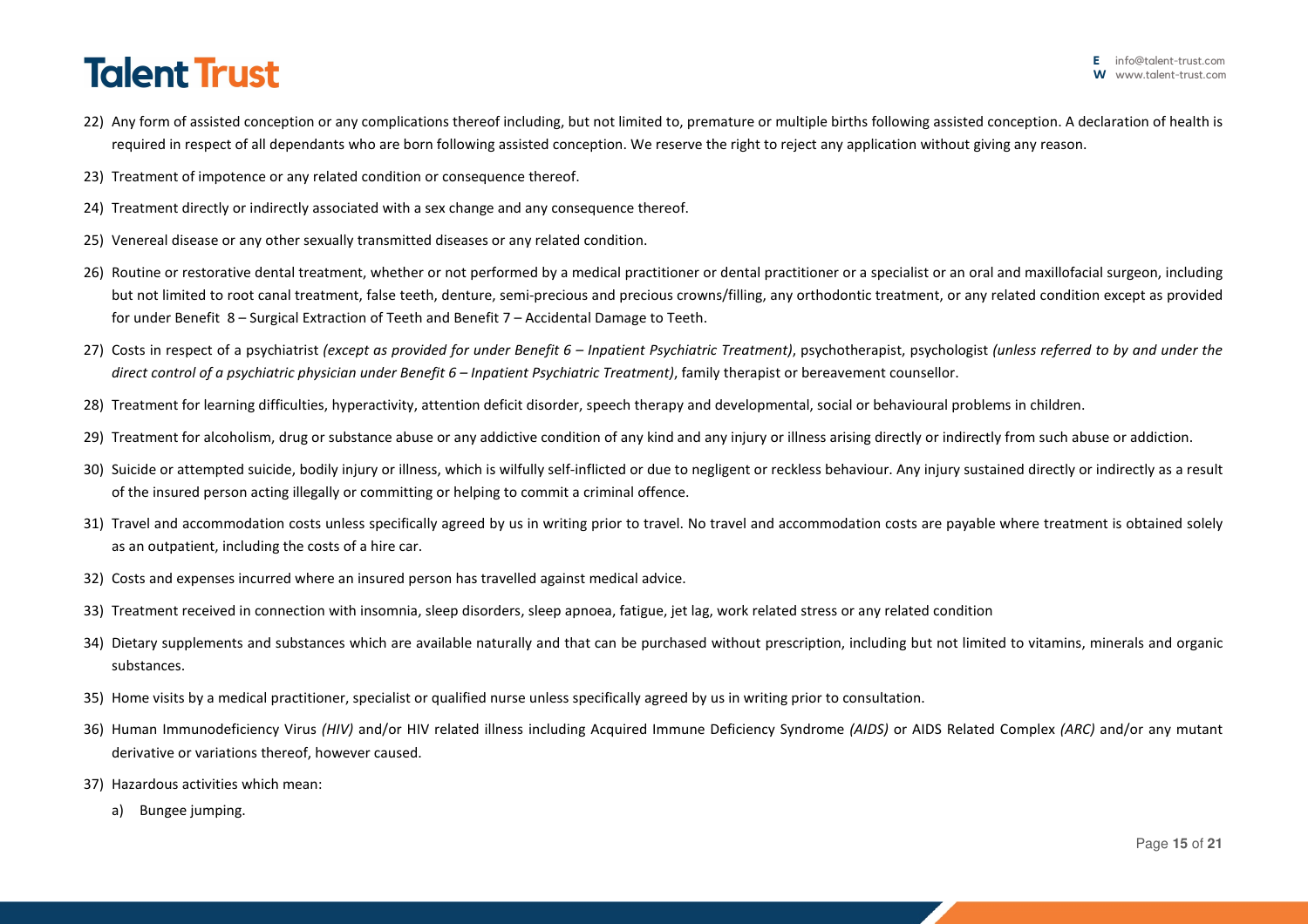- b) Flying *(including hot air ballooning, hang-gliding, gliding and micro-lighting*) other than as a fare-paying passenger in a licensed passenger aircraft.
- c) Motor rallies or competitions.
- d) Motor vehicle activities when:
	- i) not wearing a seatbelt, if there is one present.
	- ii) not wearing a crash helmet as the driver or passenger of any motorcycle , motorised tri-cycle or quad-cycle.
	- iii) the driver does not have the license and insurance required by local law.
	- iv) not on a public road.
- e) Mountaineering, abseiling or rock climbing requiring the use of ropes and/or guides.
- f) Parachuting, para-sailing or para-scending.
- g) Pot-holing.
- h) Any professional sporting activity.
- i) Racing of any type other than on foot or while swimming.
- j) Kite board sailing.
- k) The use of any bobsleighs, luge or skeletons.
- l) Off-piste skiing, glacier skiing, ski-jumping, ski-flying, ski-bobbing, ski-acrobatics, ski-stunting and heli-skiing.
- m) Participating in any form of ice hockey.
- n) Scuba diving to a depth of greater than 30 metres.
- If in doubt, please check with Talent Trust.
- 38) Benefits in respect of a new born is restricted to the limits under Benefit 23 New Born Care for the first 30 days immediately following birth, Benefit 24 New Born Accommodation, Benefit 25 – Well Child Care and Benefit 11 – Congenital Anomalies.

## **GENERAL CONDITIONS**

### **1) Policy:**

Your application form, our written acceptance, your Benefit schedule, your Schedule of Cover and the policy wording must be read as one as they form the basis of your contract with us.

### **2) Contribution:**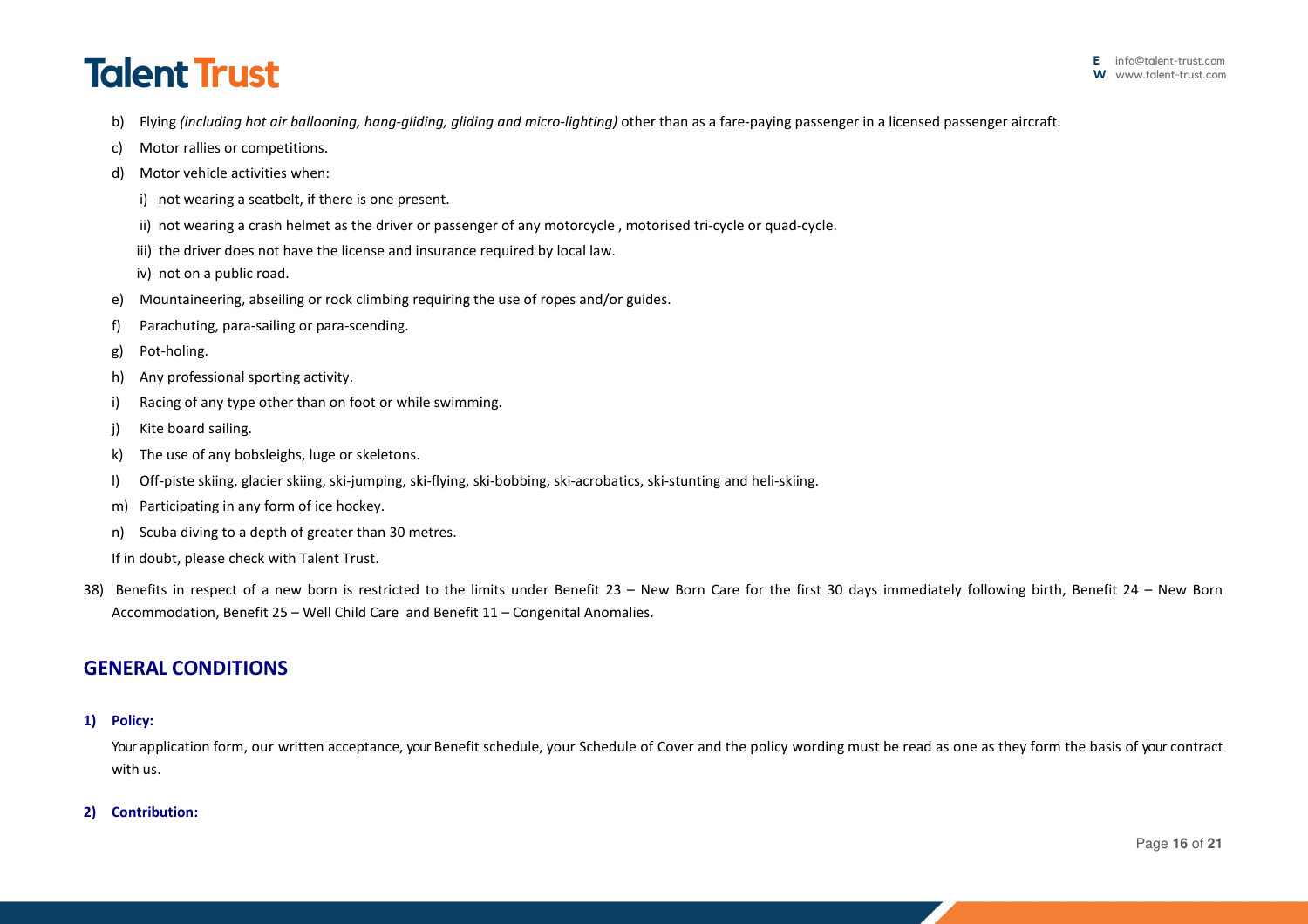If there is any other insurance covering any of the same benefits you must disclose or ensure that the relevant insured person discloses the same to us and we shall not be liable to pay or contribute more than our proper proportion. If it is found that you were repaid for all or some of those expenses by another source including any other insurance policy, we will have the right to a refund from you. Where necessary we retain the right to deduct such refund from any impending or future claim settlements or to cancel your policy void from the commencement date, without a refund of premium. Following payment of claim the member has a duty to disclose to us that such claim/s were paid by the aforementioned other insurance company and there are no outstanding liabilities resulting from the claim/s.

### **3) Transfers:**

- a) Transfer from a group to an individual policy is subject to written approval from us. Terms of cover may be subject to variation.
- b) Transfer from any other similar private medical cover provided by any other insurer is subject to completion of a continuous transfer terms declaration form, submission of a copy of the expiring policy and subject to there being no break in cover. We reserve the right at all times to decline an application without giving any reason and/or to offer alternative terms.

### **4) Family/Dependant Cover:**

You and your dependants are required to be covered under the same policy with identical benefits. Where we find that this is not the case, you will be asked to comply with this request at your next renewal. Failure to comply with this condition will result in the termination of your policy.

### **5) Acceptance Clause:**

We are entitled to refuse to accept an application from any person without giving a reason. We maintain the right to ask you to provide proof of age and/or state of health of any person included in your application. We reserve the right to apply additional options, exclusions or premium increases to reflect any circumstances you advise in your application form or declared to us as a material fact.

#### **6) Eligibility:**

The policy is designed for expatriates. New applicants will be eligible for cover up until the age of 70. Individuals over the age of 70 are not eligible for cover unless the insured person's date of entry was prior to their 70th birthday.

*Under the terms of this policy, cover under this policy is not available to persons where their country of residence is outside the 'Area of Cover' stated on page 2, irrespective of* their country of domicile. You will be required to transfer to one of our other product plans. Please contact Talent Trust for further details.

### **7) Compliance with Policy Terms and Conditions:**

We shall not be liable under this policy in the event of any failure by an insured person to comply with its terms and conditions, except where the circumstances of any claim are unconnected with such failure and no fraud is involved.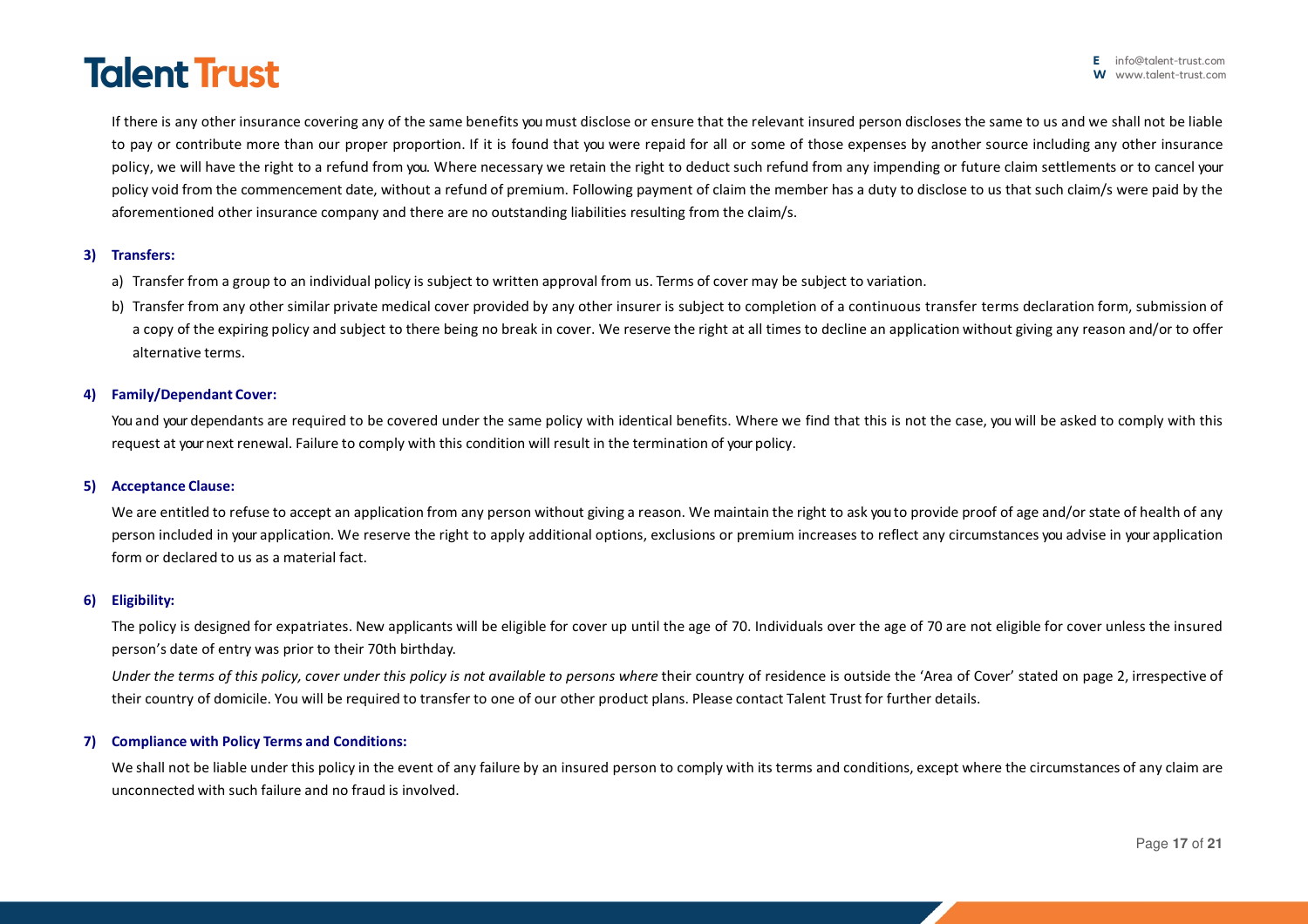

### **8) Medical Evaluation:**

We reserve the right to request further tests and/or evaluation where we decide that a condition being claimed for may be directly or indirectly related to an excluded condition.

#### **9) Change of Risk:**

The insured person must inform us as soon as reasonably possible of any material changes relating to any insured person which affect information given in connection with the application for cover under this policy. We reserve the right to alter the policy terms or cancel cover for an insured person following a change of risk.

#### **10) Policy Duration and Premiums:**

- a) The cover is annual and the policy is renewable for successive 12-month periods, subject to the terms in force at that time and provided payment of the premium has been received by us.
- b) The premium payable may be changed by us from time to time. This policy will not be subject to any alteration in premium rates generally introduced until the next renewal date / review date.
- c) All premiums are payable in advance of any cover under this policy being provided.
- d) Your policy is an annual contract and you are responsible for the whole year's premium even if it is agreed that you may pay by instalments.

#### **11) Government Taxes:**

To reflect any change in insurance premium tax or other government levies, we may alter the terms and conditions of this policy at any renewal date / review date. A copy of the current policy terms will be sent to you at such time.

### **12) Break In Cover:**

Where there is a break in cover, for whatever reason, we reserve the right to reapply Exclusion 1 in respect of pre-existing medical conditions.

#### **13) Children:**

New born children will be accepted for cover *(subject to the limitations of Benefit 11 – Congenital Anomalies, Benefit 23 – New Born Care, Benefit 24 – New Born Accommodation and Benefit 25 – Well Child Care)* from birth. Acceptance of new born babies is subject to written notification within 45 days of birth and receipt of the full premium within a further 30 days following notification. Notification received after this period will result in children being accepted for cover from the date of such notification. Children who are financially dependent, not more than 18 years old, residing with the principal insured person or not more than the age of 26 in full-time education at the date of entry , or any subsequent renewal date will be accepted for cover as dependants.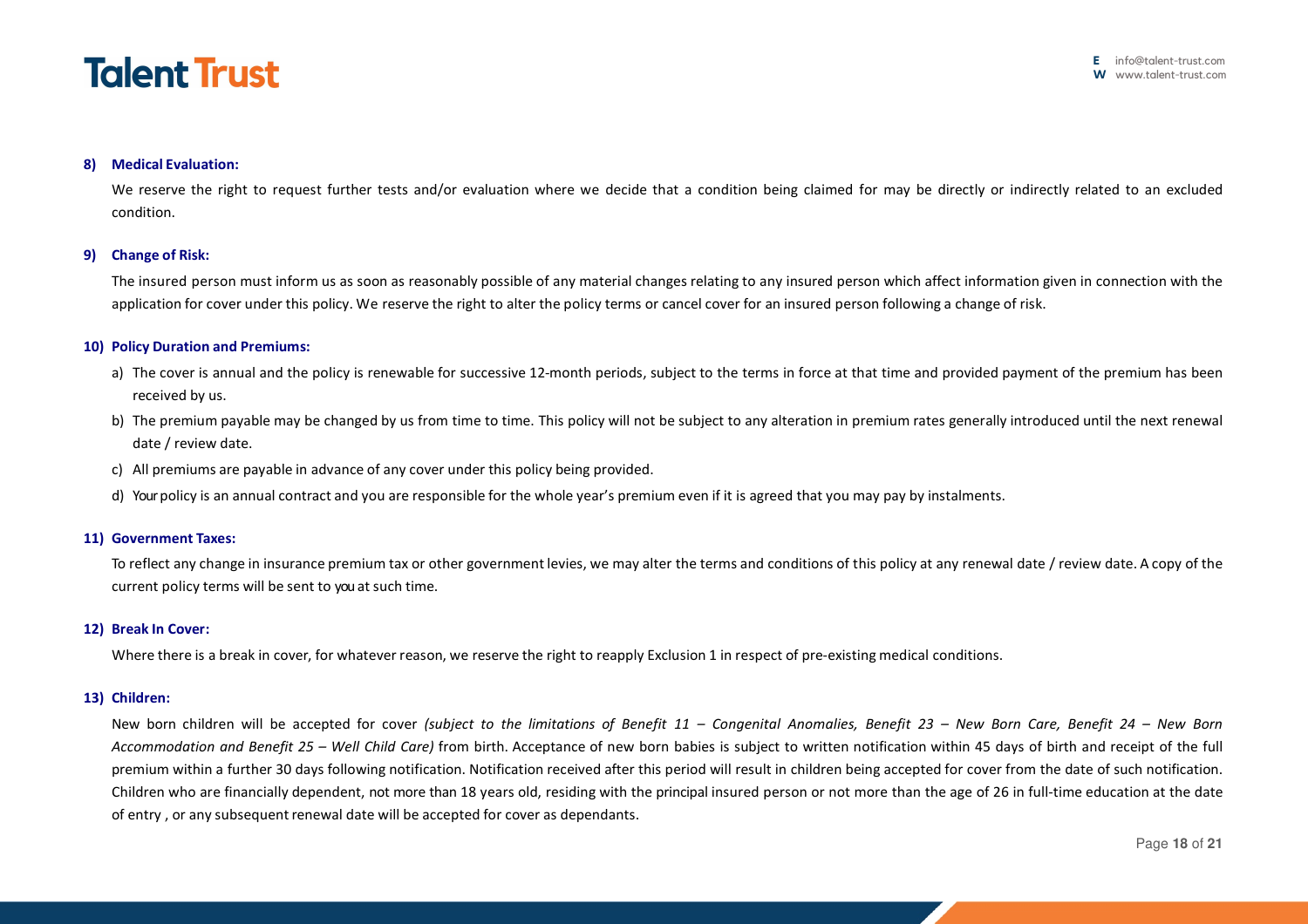Children will not be accepted for cover, unless on a policy with a legal parent or guardian and subject to the identical benefits applying to all parties.

A declaration of health is required in respect of all dependants who are born following assisted conception. We reserve the right to reject any application without giving any reason.

### **14) Alterations:**

- a) We may alter the terms and conditions of this policy at any renewal date. A copy of the current policy terms will be sent to you at such time. You may cancel your policy within 30 days following any renewal date and provided you have not made a claim we will refund your premium. We will give you reasonable notice of such alterations. We will send details of such alterations to the address *(geographic or email)* we have for you. However, the alterations will take effect even if you do not receive them for any reason.
- b) No alteration or amendment to the policy terms will be valid unless it is in writing from us.

## **15) Waiver:**

Waiver by us in any instance of any term or condition of this policy will not prevent us from relying on such term or condition in other instances.

## **16) Your Rights of Termination:**

You may cancel your policy by notifying us in writing within 30 days of the commencement date of your policy and, provided no claims have been made, we will arrange a full refund of any premiums paid. Otherwise you may only cancel your policy with effect from renewal date; in which case you should advise us in writing within 15 days of your renewal date or from the day you leave vocational service. If the policy is cancelled by you at any other time, and for whatever reason, there will be no return of premium.

### **17) Our Right of Cancellation:**

In the event of any non-payment of premium, we shall be entitled to cancel this policy. We may at our discretion reinstate the cover if the premium is subsequently paid, though terms of cover may be subject to variation. Whilst we shall not cancel this policy because of eligible claims made by any insured person, we may at any time terminate an insured person's cover if he/she has at any time:

- a) Misled us by misstatement or concealment.
- b) Knowingly claimed benefits for any purpose other than as are provided for under this policy.
- c) Agreed to any attempt by a third party to obtain an unreasonable pecuniary advantage to our detriment.
- d) Otherwise failed to observe the terms and conditions of this policy or failed to act with utmost good faith.

Any refund of premium shall be at our discretion.

### **18) Applicable Law:**

The law applicable to the policy, the policy schedule or to any and all causes of action arising out of, in connection with, or relating to the policy or to the policy schedule shall be the substantive laws of Bermuda, without regard or application of the conflict of laws rules of that jurisdiction.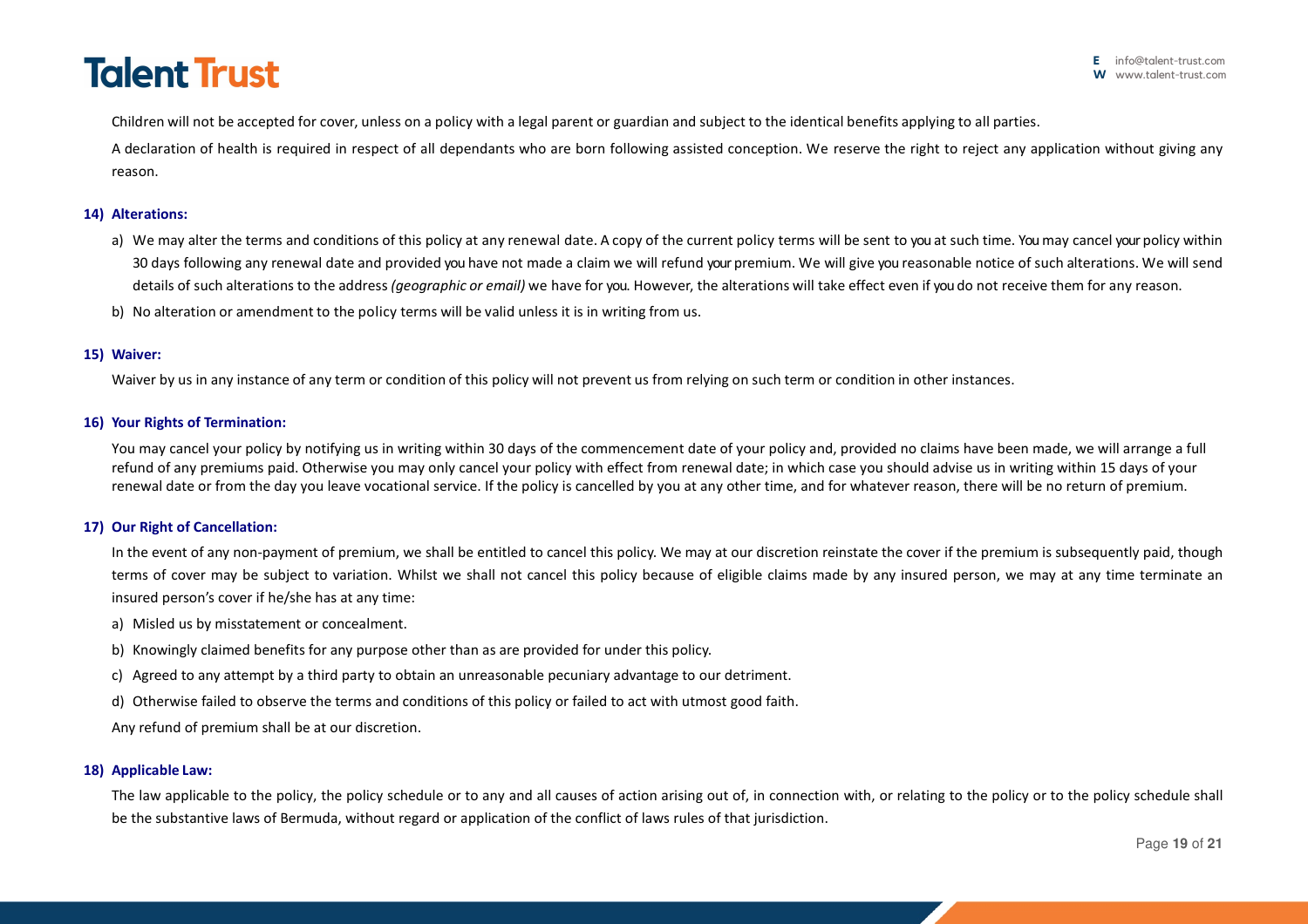

### **19) Fraudulent/Unfounded Claims:**

If any claim under this policy is in any respect fraudulent or unfounded, all benefits paid and/or payable in relation to that claim shall be forfeited and *(if appropriate)*  recoverable. In addition all cover in respect of the insured person shall be cancelled void from date of entry without refund of premiums.

#### **20) Liability:**

Our liability shall cease immediately upon termination of the policy for whatever reason, including without limitation non-renewal and non-payment of premium.

#### **21) Re-Assignment:**

If there is more than one insured person over the age of 18 and the principal insured dies, this policy will automatically be transferred to the oldest insured person over the age of 18 years who shall upon the date of death of the principal insured become the principal insured for the purposes of this policy and be responsible for paying the premium.

#### **22) Subrogation:**

We retain all rights of subrogation. Other than with our written consent you have no entitlement to admit liability for any eventuality or give promise of any undertaking which is binding upon you, your dependants or any other person named in the policy.

### **23) Currency:**

The monetary limits stated in this policy and the premium shall be in US dollars. For services outside of the territorial limits of the USA, the exchange rate used to determine the amount of US dollars to be paid is the exchange rate effective for the date the claims expense was incurred as quoted in the Financial Times Guide to World Currencies.

### **24) Language:**

This contract may only be completed in English.

### **25) Conflict or Civil Unrest, Chemical or Radioactivity Contamination:**

Treatment and expenses directly or indirectly arising from or required as a consequence of conflict or civil unrest, chemical or radioactivity contamination from any chemical and nuclear material or from the combustion of nuclear fuel or any related condition are covered by this policy provided the member:

- a) Is not an active participant in any conflict or civil unrest
- b) Is not involved in any illegal activities which directly or indirectly lead to injury or illness
- c) Does not knowingly enter or remain in a country, region or location where there is conflict, civil unrest, natural disaster, chemical, nuclear or radioactive contamination
- d) Does not intentionally put him/herself at risk of illness or injury resulting from conflict, civil unrest, natural disaster, chemical, nuclear or radioactive contamination